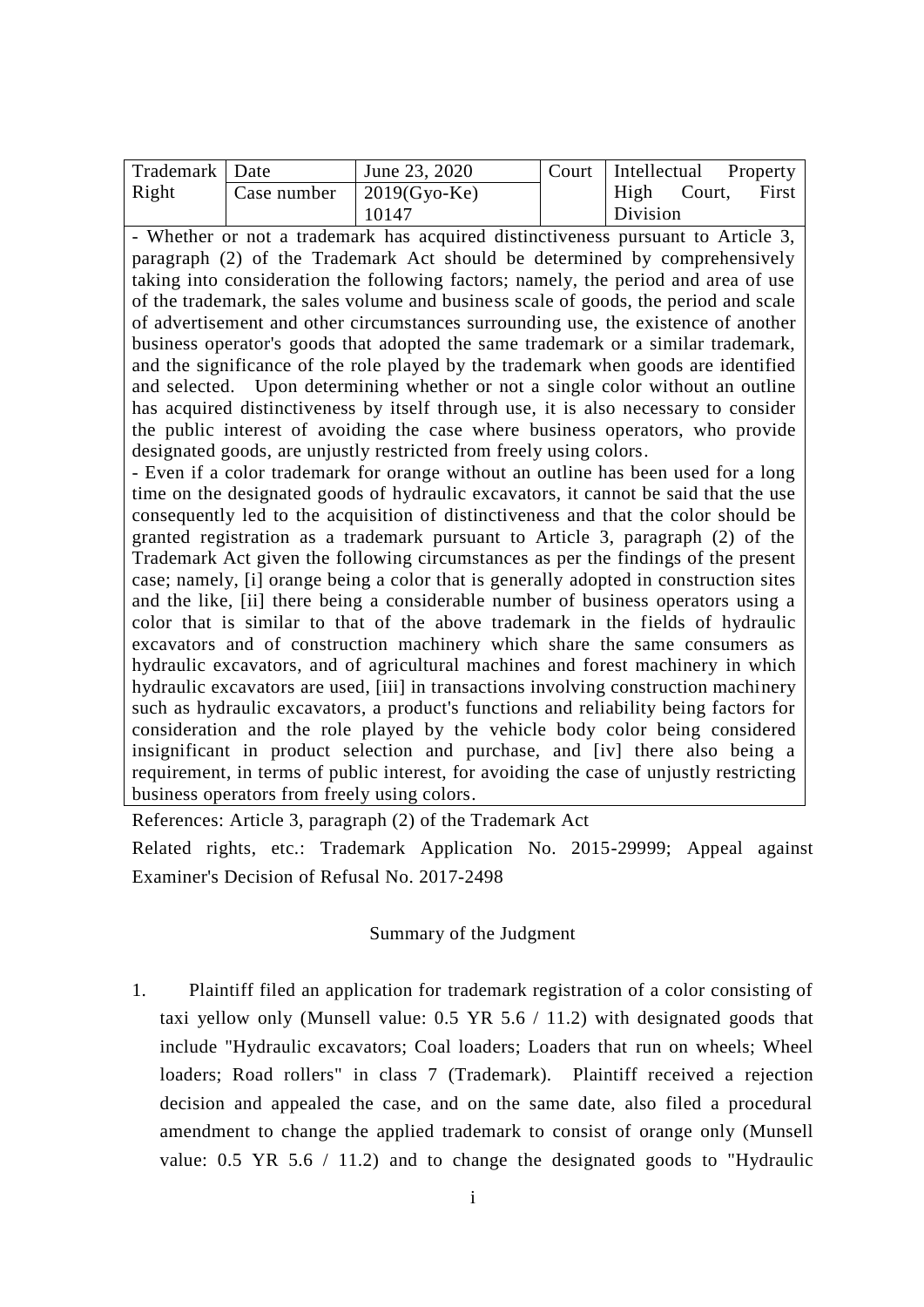excavators" in class 7.

 The JPO rendered a decision as follows. The Trademark falls under Article 3, paragraph (1), item (iii) of the Trademark Act and not under Article 3, paragraph (2) of the same Act, so that the Trademark cannot be granted registration, and thus "the request for a trial of the present case is groundless" (JPO Decision).

 The lawsuit of the present case is one in which Plaintiff seeks rescission of the JPO Decision, and the reasons for rescission concern incorrect determination as to the applicability of Article 3, paragraph (2) of the Trademark Act.

2. The court of the present case dismissed Plaintiff's request for trial by holding as follows (Judgment).

(1) The parties are not in dispute over the fact that the Trademark falls under Article 3, paragraph (1), item (iii) of the Trademark Act. Paragraph (2) of the same Article provides, as a case of exception to paragraph  $(1)$ , items  $(iii)$  to  $(v)$ of the same Article, that registration is granted for a trademark "if, as a result of the use of the trademark, consumers are able to recognize the goods or services as those pertaining to a business of a particular person". The purport of this provision is interpreted as follows. If a specific person can show that he/she has actually used the trademark continuously, as a source indicator for the goods pertaining to the person's business, exclusively over many years without the trademark being used by any other person, it can be said that the trademark has acquired distinctiveness as a case of exception, and furthermore, if such exclusive use by said specific person is approved in the industry for the goods concerned, as a matter of practice, it can be said that there is little need, in terms of public interest, to make the opportunity to use the trademark available to other business operators, so that the trademark should be granted registration.

 In addition, whether or not a trademark has acquired distinctiveness through use should be determined by comprehensively taking into consideration the following factors; namely, the period and area of use of the trademark, the sales volume and business scale of goods, the period and scale of advertisement and other circumstances surrounding use, the existence of another business operator's goods that adopted the same trademark or a similar trademark, and the significance of the role played by the trademark when goods are identified and selected. Furthermore, upon determining whether or not a single color without an outline has acquired distinctiveness by itself through use, it is also necessary to consider the public interest of avoiding the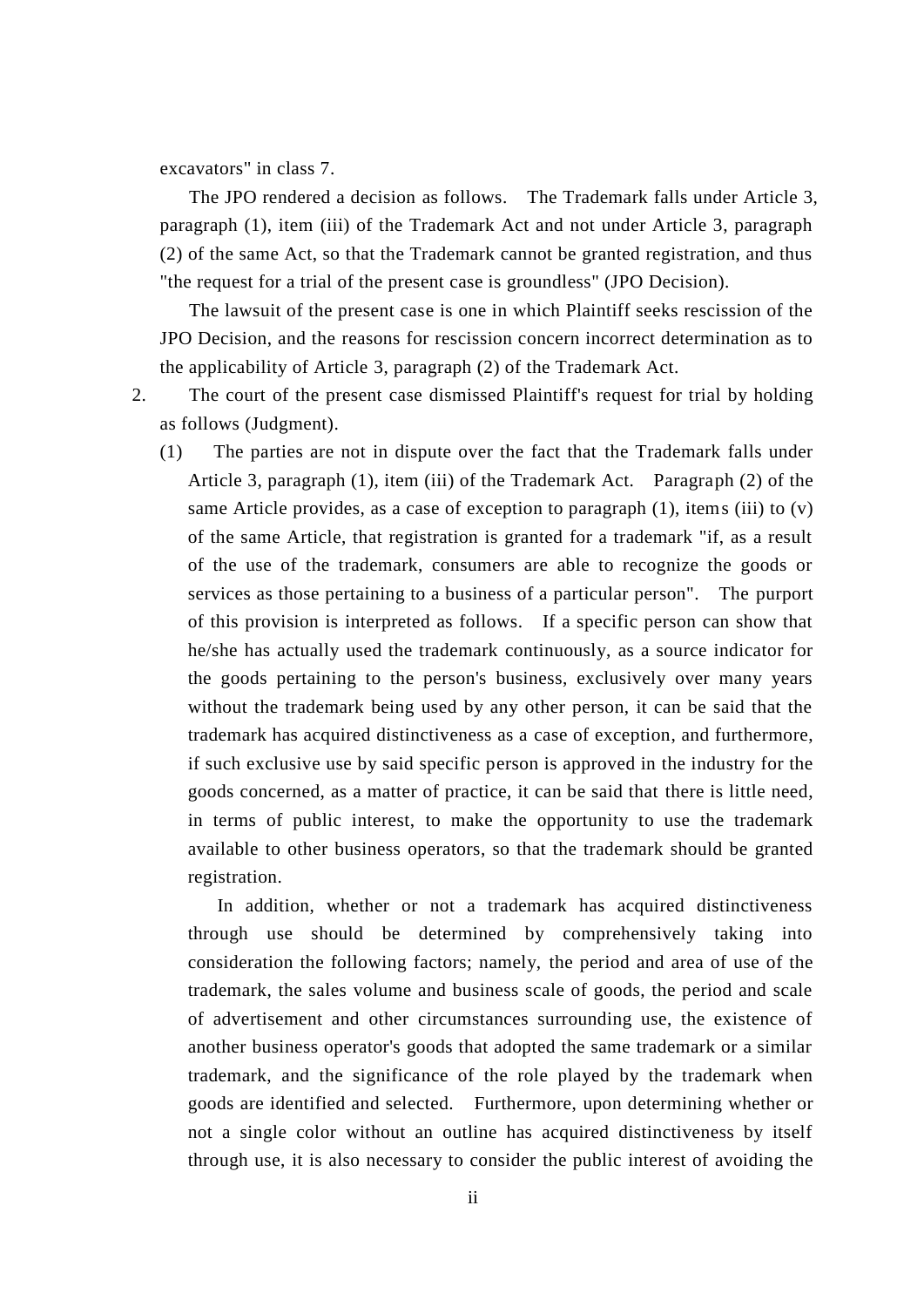case where business operators, who provide designated goods, are unjustly restricted from freely using colors.

(2) Plaintiff has engaged in the sales, for a long time and to a considerable extent, of hydraulic excavators which use the color of the Trademark on at least part of the vehicle body color. Plaintiff has also engaged continuously in advertising said hydraulic excavators, and while it can be said that the color of the Trademark has acquired a certain degree of recognition, it cannot be said, given the manners of use and advertising, that the color of the Trademark is recognizable among consumers as an independent source indicator. Furthermore, upon comprehensively taking into consideration the following circumstances; namely, that the Trademark consists of a single color without an outline and that the color is one which is generally adopted at construction sites and the like, and that there are a considerable number of business operators, other than Plaintiff, using a color that is similar to that of the Trademark in the fields of hydraulic excavators and of construction machinery which share the same consumers as hydraulic excavators, and of agricultural machines and forest machinery in which hydraulic excavators are used, and that, in transactions involving construction machinery such as hydraulic excavators, a product's functions and reliability are factors for consideration and the role played by the vehicle body color is considered insignificant in product selection and purchase, and that there is also the need, in terms of public interest, to avoid the case where business operators are unjustly restricted from freely using colors, it cannot be said that the Trademark has acquired distinctiveness as a result of use, and it cannot therefore be said that registration should be granted pursuant to Article 3, paragraph (2) of the Trademark Act.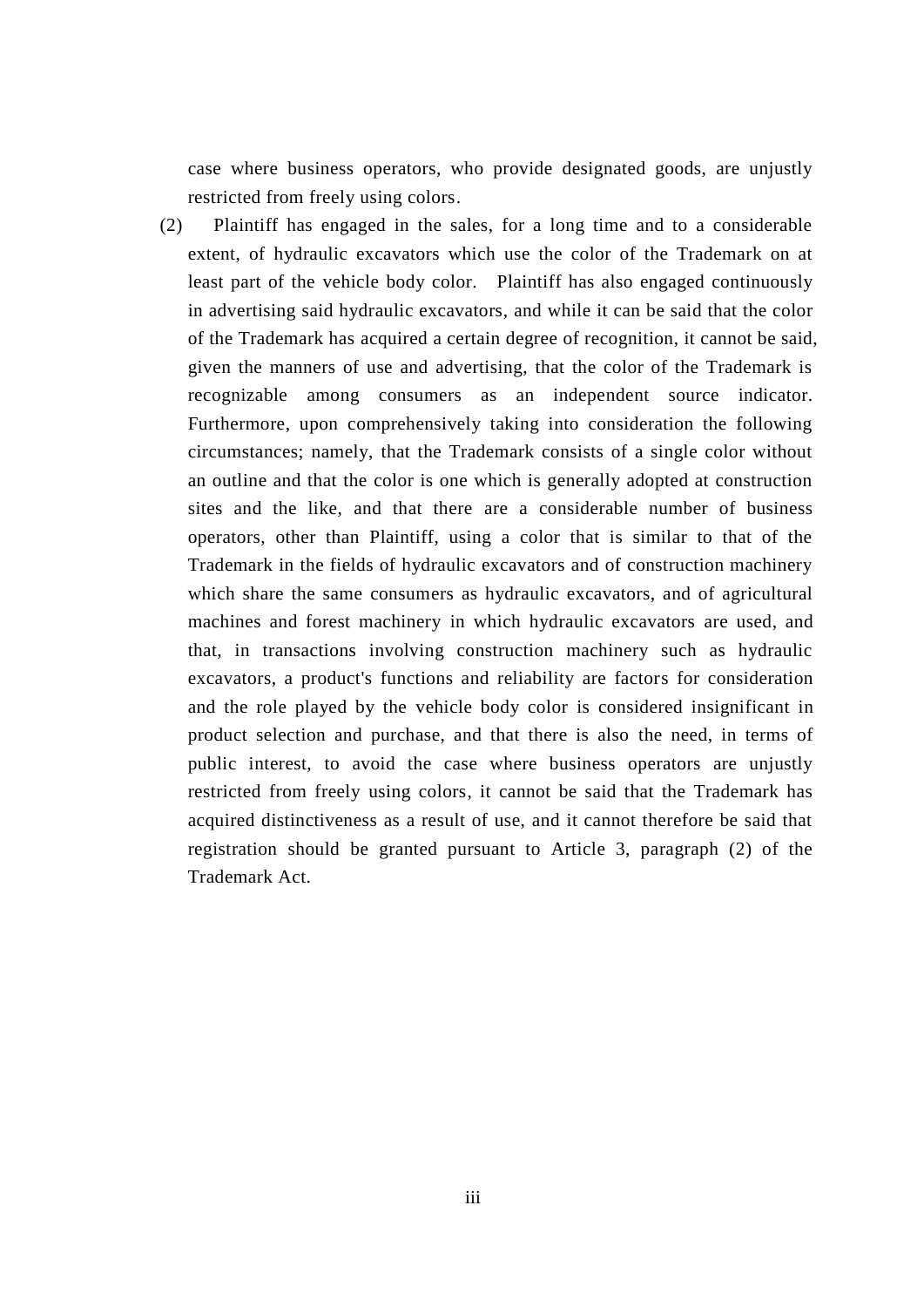Judgment rendered on June 23, 2020 2019 (Gyo-Ke) 10147 A case of seeking rescission of the JPO decision Date of conclusion of oral argument: March 12, 2020

Judgment

Plaintiff: Hitachi Construction Machinery Co., Ltd.

Defendant: Commissioner of JPO

### Main text

- 1. Plaintiff's claim shall be dismissed.
- 2. Court costs shall be borne by Plaintiff.

Facts and reasons

No. 1 Claim

 The decision made by the JPO on September 19, 2019 for the case of Appeal against Examiner's Decision of Refusal No. 2017-2498 shall be rescinded.

No. 2 Outline of the case

- 1. Histories and the like of the procedures at JPO
	- (1) On April 1, 2015, Plaintiff filed an application for registration of the trademark, which is specified by the descriptions of "Trademark for which registration is sought", as indicated in Attachment 1, as well as "Detailed descriptions of the trademark", as indicated in Attachment 2, and which consists of a color only (hereinafter referred to as "Applied Trademark"), with the designated goods of "Hydraulic excavators; Coal loaders; Loaders that run on wheels; Wheel loaders; Road rollers" in Class 7, and "Dump trucks for use in mines" in Class 12 (Trademark Application No. 2015-29999; Exhibit Ko 31).
	- (2) Plaintiff received a decision of refusal on November 17, 2016 (Exhibit Ko 34). Then on February 21, 2017, Plaintiff filed an appeal against the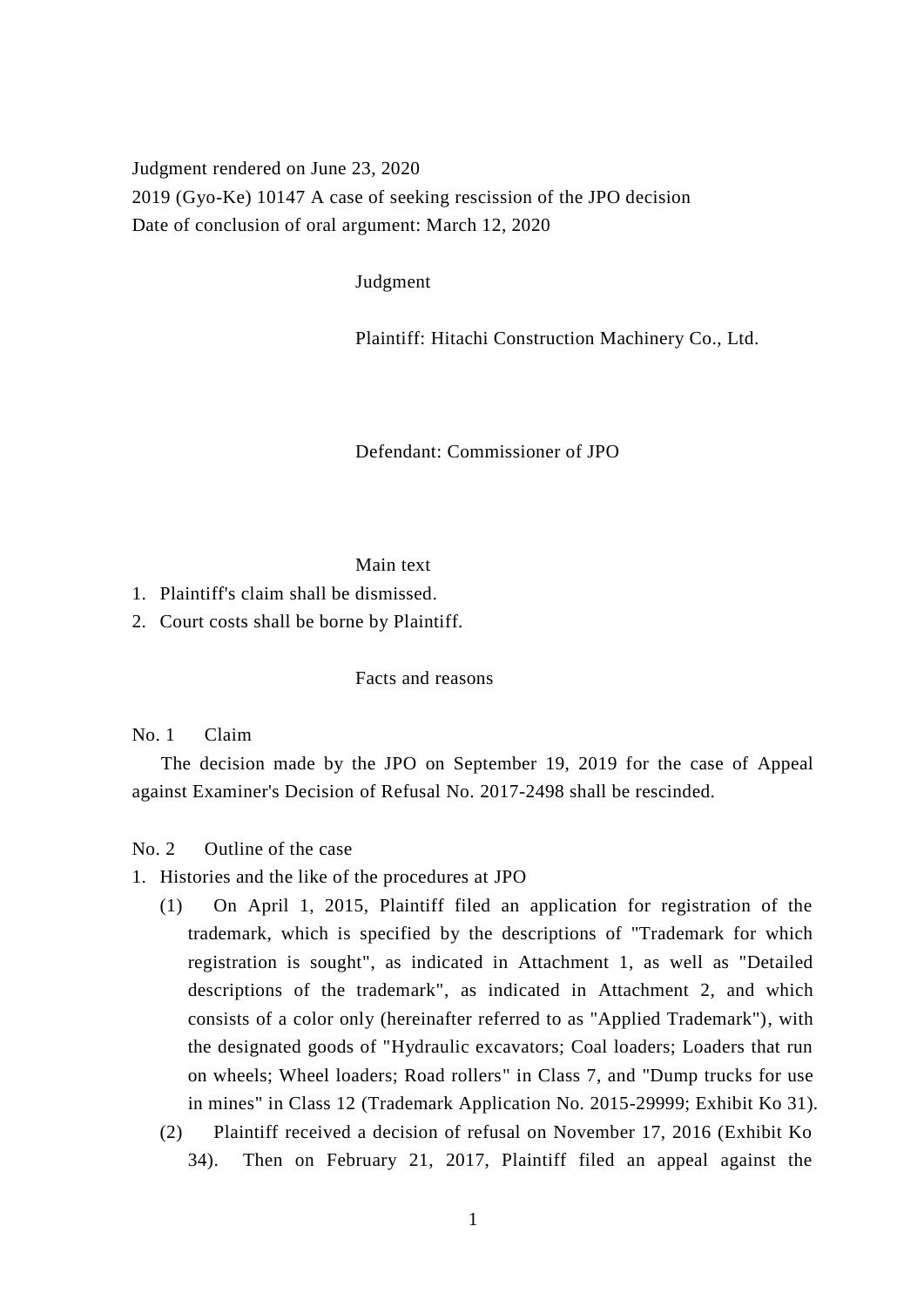examiner's decision of refusal (Exhibit Ko 35), and on the same day, made procedural amendments to "Detailed descriptions of the trademark", as indicated in Attachment 2, by changing the content of Attachment 2 (1) to the content of Attachment 2 (2), and changing the designated goods to "Hydraulic excavators" in Class 7 (Exhibit Ko 79).

- (3) The JPO tried the case of appeal as Appeal against Examiner's Decision of Refusal No. 2017-2498, and on September 19, 2019, ruled that the "request for an appeal of the present case is dismissed" (hereinafter referred to as "JPO Decision"), as indicated on the attached Decision by JPO (copy), and a certified copy of the decision was delivered to Plaintiff on October 1 of the same year.
- (4) On October 30, 2019, Plaintiff filed the lawsuit of the present case seeking rescission of the JPO Decision.
- 2. Outline of the reasons for JPO Decision

 The reasons for the JPO Decision are as per the attached Decision by JPO (copy). In sum, the JPO ruled that the Applied Trademark falls under Article 3, paragraph (1), item (iii) of the Trademark Act, and does not fall under Article 3, paragraph (2) of the same Act, so that registration cannot be granted.

3. Reason for rescission

 Incorrect determination as to the applicability of Article 3, paragraph (2) of the Trademark Act.

### (omitted)

No. 4 Judgment of this court

- 1. Reason for rescission (incorrect determination as to the applicability of Article 3, paragraph (2) of the Trademark Act)
	- (1) The parties are not in dispute over the point that the Applied Trademark falls under Article 3, paragraph (1), item (iii) of the Trademark Act. Article 3, paragraph (2) of the same Act provides, as a case of exception to the same Article, paragraph  $(1)$ , items  $(iii)$  to  $(v)$ , that a trademark may be registered "if, as a result of the use of the trademark, consumers are able to recognize the goods or services as those pertaining to a business of a particular person". The purport of this provision is interpreted as follows. If a specific person has the record of having used the trademark exclusively and continuously for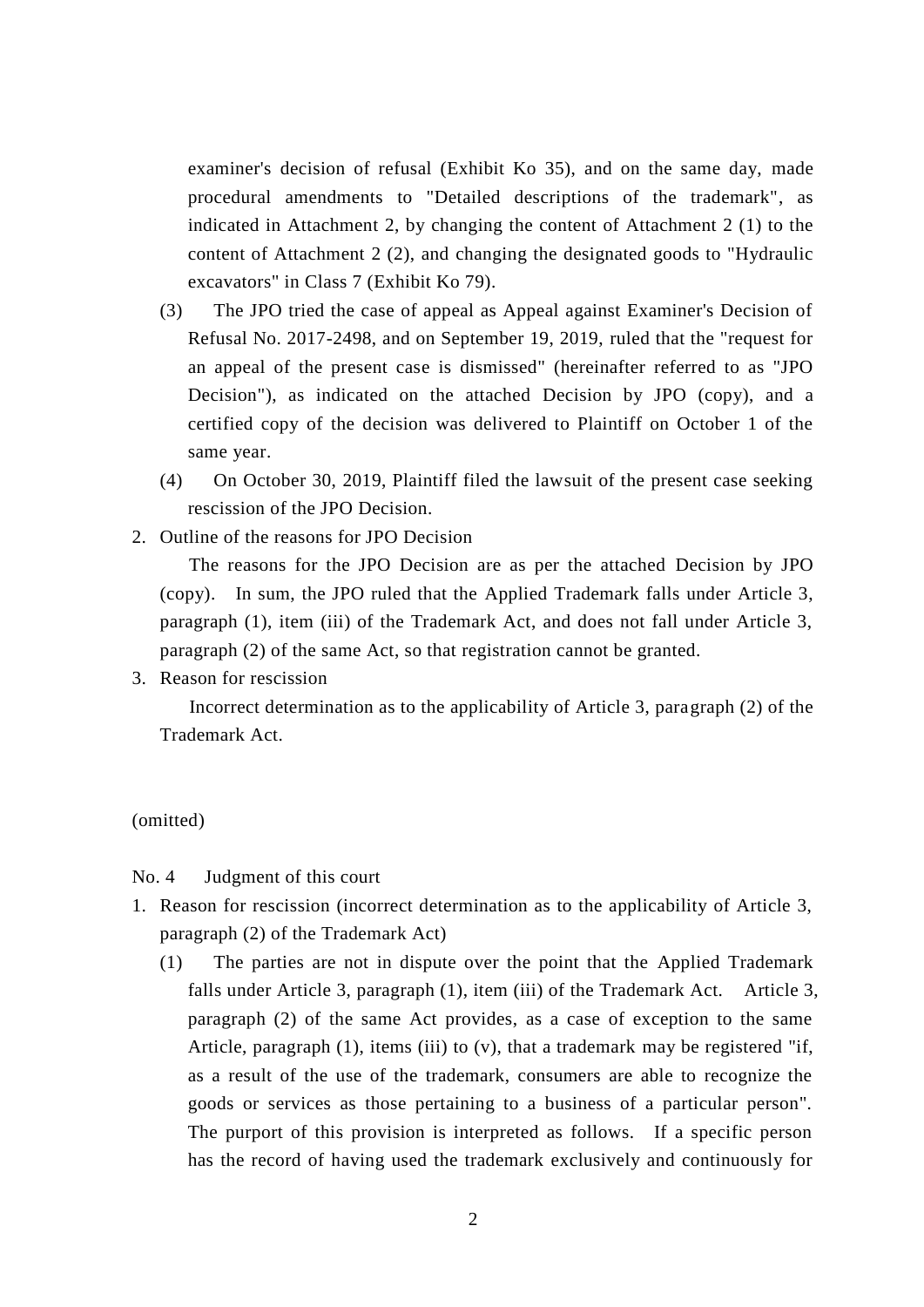long years for goods pertaining to its business, as an indicator for distinguishing the goods from other goods, without any other person using the same, it can be said that the trademark has acquired distinctiveness as a case of exception, and furthermore, as long as the exclusive use by the specific person is actually permitted in the world where said goods are traded, it can be said that there is not much need, in light of public interest, to make such opportunity to use available to other business operators, so that registration should be granted for the trademark concerned.

 Next, whether or not a trademark has acquired distinctiveness through use should be determined by comprehensively taking into consideration the following factors; namely, the period and area of use of the trademark, the sales volume and business scale of goods, the period and scale of advertisement and other circumstances surrounding the use, the existence of another business operator's goods which adopted an identical or similar trademark, and the significance of the role played by the trademark in the identification and selection of goods. Furthermore, upon determining whether or not a single color without an outline has acquired distinctiveness on its own through use, it is also necessary to take the public interest into account by avoiding a case where business operators, who provide designated goods, would be unjustly restricted from freely using colors.

- (2)Findings
	- A. Manner of use of the Applied Trademark
		- (A) In 1965, Hitachi, Ltd., which is the predecessor of Plaintiff, adopted the color of the Applied Trademark for use as the color to paint the outer surfaces of hydraulic excavators called "UH03" (Exhibit Ko 46).

 Plaintiff is a corporation which was founded in October 1970 as a result of a merger between the production division of construction machinery which spun off from Hitachi, Ltd., and the former company of Hitachi Construction Machinery Co., Ltd. Since 1974, if not earlier, Plaintiff has continuously used the color of the Applied Trademark to paint the outer surfaces of various construction machineries, including hydraulic excavators, through today (Exhibits Ko 1-1 to Ko 1-44, Ko 8- 1 to Ko 8-15, the entire import of the oral argument).

(B) The hydraulic excavators sold by Plaintiff include some whose entire body is colored in orange (Exhibits Ko 1-13, Ko 1-14, Ko 1-17, Ko 1-18, Ko 1-20, Ko 1-21, Ko 1-36, Ko 1-37, Ko 7-1, Ko 7-4 to Ko 7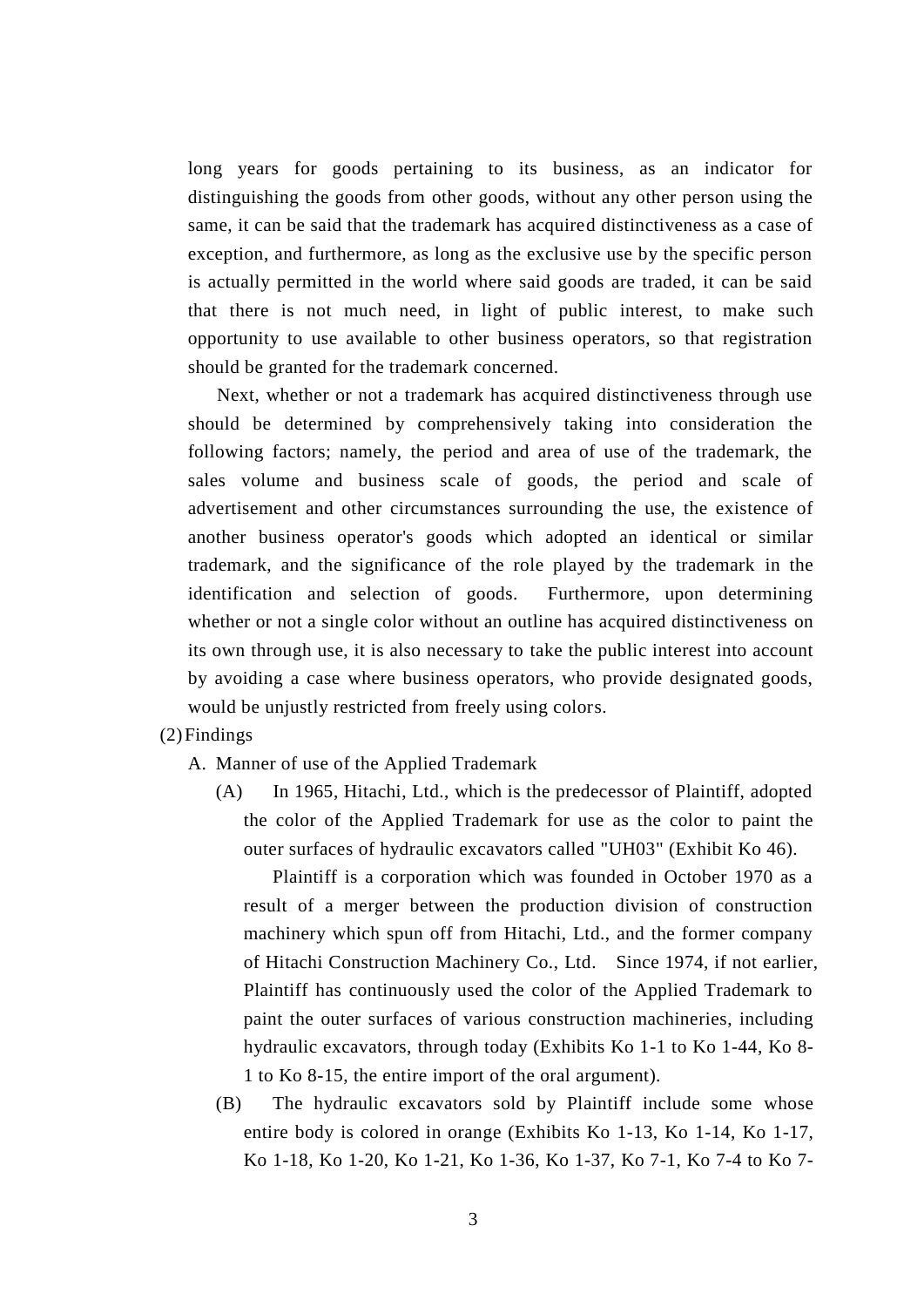7, Ko 7-9 to Ko 7-12), and some whose arm part, and the back part of the car chassis are colored in orange but whose control compartment and nearby parts as well as the drive part are colored in black or grey (Exhibits Ko 1-1 to Ko 1-12, Ko 1-15, Ko 1-16, Ko 1-19, Ko 1-22 to Ko 1-35, Ko 1-38 to Ko 1-44, Ko 5-1, Ko 5-5 to Ko 5-18, Ko 7-2, Ko 7- 3, Ko 7-8, Ko 7-13, Ko 8-1 to Ko 8-15), and some whose control compartment and nearby parts are colored in orange but whose arm part is colored in black (Exhibit Ko 2-2), and some whose arm part is colored in orange, with the control compartment, and the back part of the car chassis having green lines drawn (Exhibits Ko 5-2 to Ko 5-4). Also, many of the hydraulic excavators bear the letters of "HITACHI" or " $\exists \pm$ ", which are well-known trademarks, written on the arm part or on the back part of the car chassis or the like in letters that are outlined in white, or in black letters (Exhibits Ko 1-1 to Ko 1-42, Ko 1-44, Ko 2- 2, Ko 8-1, Ko 8-3, Ko 8-4, Ko 8-6 to Ko 8-8, Ko 8-10, Ko 8-12, Ko 8- 13).

 Plaintiff's catalogue also shows, as described above, not only photographs of hydraulic excavators whose entire body is colored in orange, but also photographs of hydraulic excavators whose body is partially colored in orange, with Plaintiff's company name and the letters of "HITACHI" or "日立" indicated (Exhibits Ko 1-1 to Ko 1-44, Ko 2-2, Ko 8-1 to 8-15).

- B. Period of use, area of use, and sales volume of the Applied Trademark
	- (A) Plaintiff sells hydraulic excavators, which use the color of the Applied Trademark at least on part of the body, to business operators located in the areas of Hokkaido and Tohoku, as well as Kanto, Chubu, Kansai, and Nishi-Nihon (including Kyushu), and the hydraulic excavators which use the color of the Applied Trademark are used throughout Japan (Exhibits Ko 4-2, Ko 4-4, Ko 21-1 to Ko 21-6).
	- (B) Between 1974 and 2018, Plaintiff sold a total of ●●●●●●●● hydraulic excavators (6-ton type cars or larger; Exhibit Ko 40), which use the color of the Applied Trademark at least on part of the body and which exclude miniature excavators, and between 1991 and 2018, sold a total of ●●●●●● miniature excavators (those smaller than 6-ton type cars; Exhibit Ko 40) (Exhibits Ko 52-1, Ko 52-2).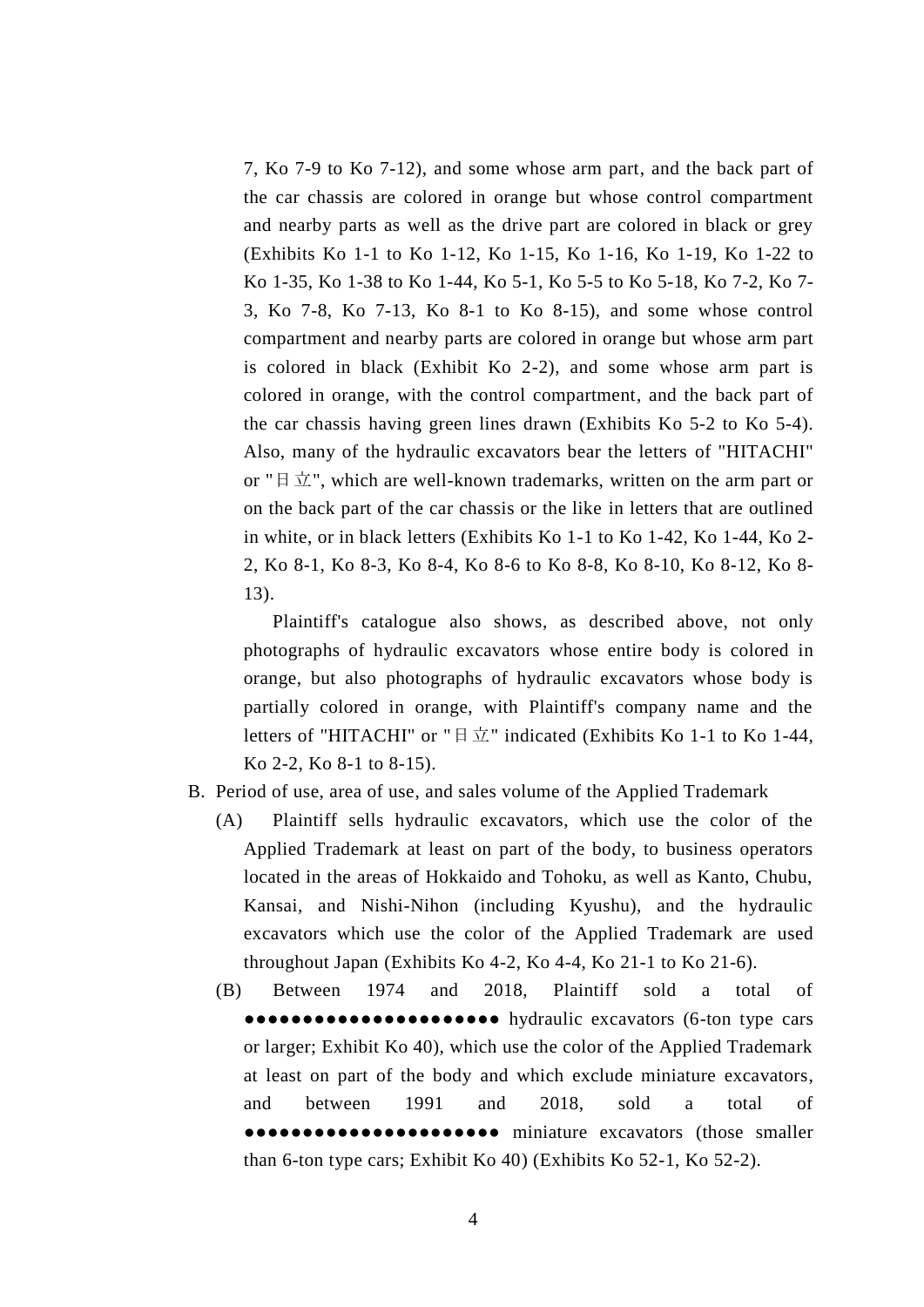Hydraulic excavators, excluding miniature excavators, are mostly manufactured and sold by the five companies of Plaintiff, Komatsu Ltd., Kobelco Construction Machinery Co., Ltd., Caterpillar Japan LLC, and Sumitomo Construction Machinery Company, Limited. Between 1974 and 2018, Plaintiff held the share of roughly 20% of all hydraulic excavators (Exhibits Ko 44-1 to Ko 44-8, Ko 52-1). As for miniature excavators, Plaintiff held the share of roughly 10% or so of all miniature excavators between 1991 and 2018 (Exhibit Ko 52-2).

#### C. The method, period, and scale of advertisement

(A) Content of ads in magazines, newspapers, and on websites

 Since 1993, if not earlier, Plaintiff has created at least 72 types of ads (Exhibit Ko 57) using color images of hydraulic excavators which use the color of the Applied Trademark at least on part of the body, and has continuously posted them in at least 29 types of media, including newspapers such as Nihon Keizai Shimbun, The Asahi Shimbun, The Sankei Shimbun, Nikkan Kogyo Shimbun, Kentsu Shimbun, and The Hokkaido Shimbun, as well as magazines such as Nikkei Business, Toshi Keizai, Toyo Keizai, Shukan Diamond, Shukan Economist, Nikkei Construction, Kensetsu Kikai, and Gekkan Haikibutsu (Exhibits Ko 5-1 to Ko 5-18, Ko 58-1, Ko 59-1, Ko 59-2, Ko 59-4 to Ko 59-6, Ko 59-8 to Ko 59-153).

 Also, since 2008, if not earlier, Plaintiff has continuously posted ads using color images of hydraulic excavators, which use the color of the Applied Trademark at least on part of the body, in catalogues of major rental companies of construction machinery as well as in books and booklets (Exhibits Ko 59-154 to Ko 59-162). Furthermore, since June 2018, Plaintiff has created three types of online ads using color images of hydraulic excavators, which use the color of the Applied Trademark (Exhibits Ko 56, Ko 57, Ko 59-164, Ko 59-165), and has posted them on eight types of services (Exhibit Ko 61), and these online ads were shown at least 40,000,000 times in all (Exhibits Ko 56, Ko 61).

 In addition, since 1979, from among Plaintiff's hydraulic excavators which use the color of the Applied Trademark at least on part of the body, the images of the ones which were actually sold on the market were featured on the covers of professional journals specializing in the field of construction machinery (Exhibits Ko 7-1 to Ko 7-13).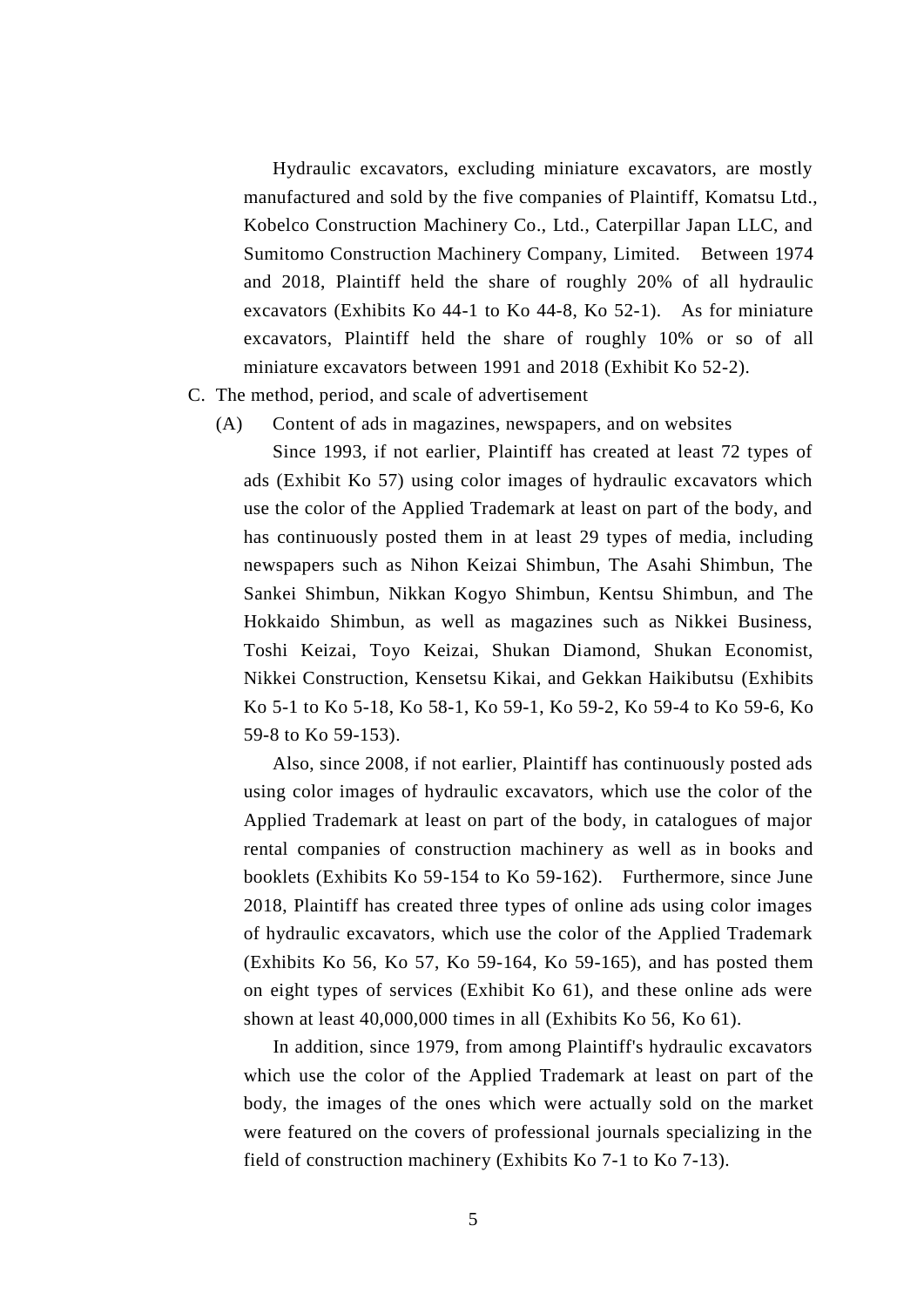All of these ads indicate Plaintiff's company name, or letters of "HITACHI" or "日立".

(B) TV commercials

 From September 1990 until January 2016, if not longer (except for the second half of the year 2001 until the first half of the year 2007), Plaintiff has repeatedly broadcasted TV commercials, in which Plaintiff's hydraulic excavators, coal loaders, wheel loaders, and dump trucks for use in mines, and the like, which use the color of the Applied Trademark at least on part of the body, appear in some of the scenes. Naturally, these TV commercials include those that are about construction machineries other than hydraulic excavators, and the screen images, as a whole, are also not clear.

D. Questionnaire result

 According to the result of a questionnaire which was conducted in January 2017, at the request of Plaintiff, by a company called "Rakuten Research, Inc." which specializes in marketing research (currently called "Rakuten Insight, Inc."), targeting business operators of the construction industry in 502 locations nationwide (hereinafter referred to as "Questionnaire"), the number of valid responses was 193 (collection rate of 38.6%), and the result showed that 185 responses pointed to Plaintiff (recognition rate of 95.9%) when respondents were asked the question, "Who is the manufacturer of this hydraulic excavator?", after being shown a color image of the Applied Trademark (Exhibit Ko 19).

 The Questionnaire targeted the customers who own at least ten cars of hydraulic excavators, and who are selected from the data of approximately ●●● cases of customers nationwide, who had been listed based on a survey conducted independently for the purpose of cultivating customers by distributors of the construction machineries manufactured by Plaintiff, and by excluding from these cases the following number of approximately ●●● cases, which consist of customers of wheel loaders, dump trucks, road construction machineries, and environmental machineries, and the like, as well as persons who belong to industries other than civil engineering and construction industries, such as agriculture and dairy. The target industries are said to be mostly the civil engineering and construction industries, the demolition industry, the industrial waste disposal industry, and the construction machinery rental industry (Exhibit Ko 54).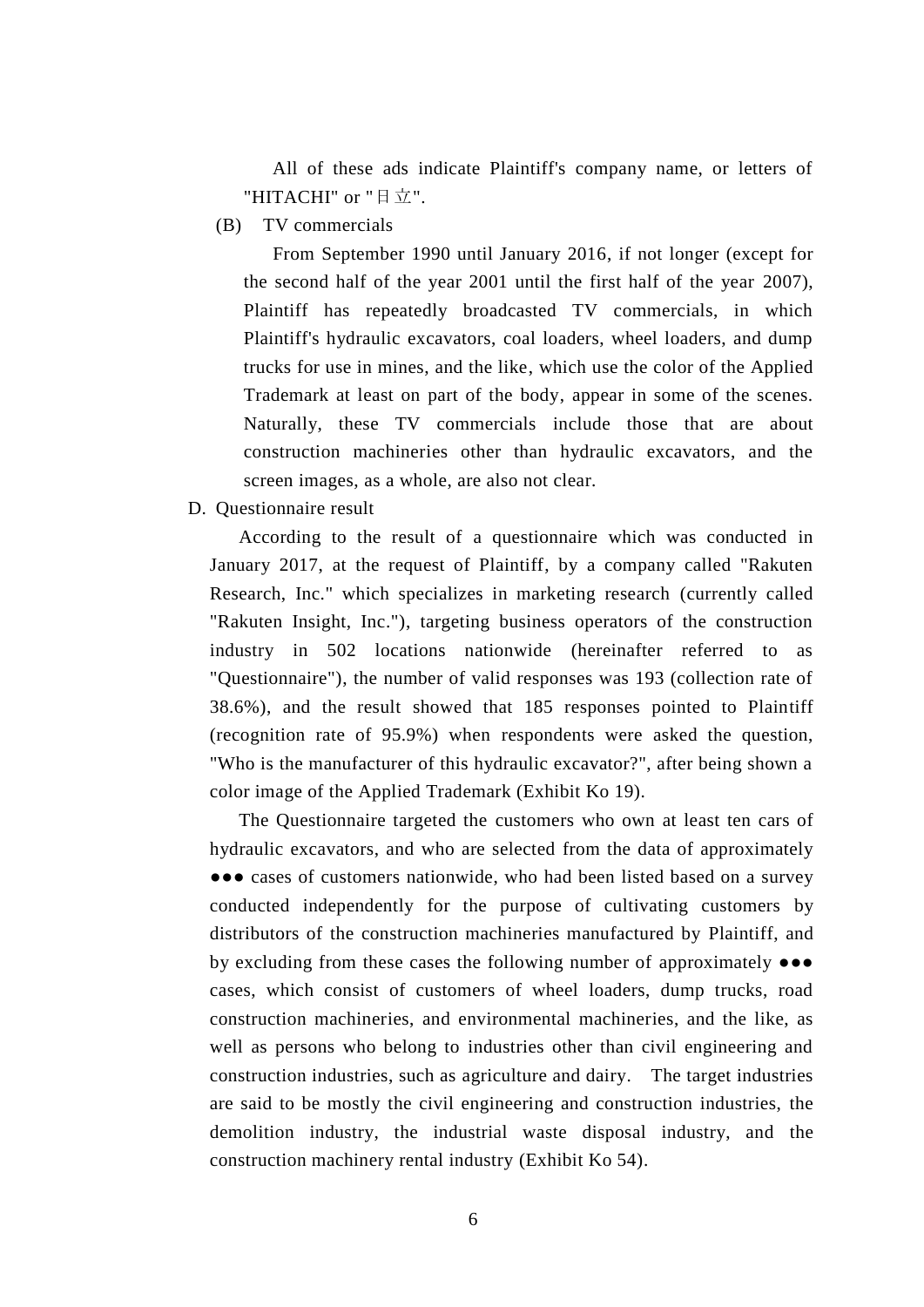E. Use of marks that are similar to the Applied Trademark by companies other than Plaintiff

 As described below, it is found that business operators other than Plaintiff were using marks that are similar to the Applied Trademark. Evidence shown below includes pages of websites and the like which were printed out around January 2020, and when such evidence and the entire import of the oral argument are comprehensively taken into consideration, it can be presumed that, even at the time of the JPO Decision (September 19, 2019), business operators other than Plaintiff were similarly using marks that are similar to the Applied Trademark.

- (A) The website of "Sumitomo Construction Machinery Co., Ltd." (printed on January 23, 2020) shows, on the page for introducing "Hydraulic Excavators", photographs of hydraulic excavators whose arms part is colored in orange (Exhibit Ko 77, Exhibit Otsu 13).
- (B) A leaflet titled "DOOSAN" and issued by "Bobcat Corporation" (printed on January 27, 2020) shows photographs of hydraulic excavators whose arm part, and the back part of the car chassis are colored in orange, as well as photographs of hydraulic excavators whose arm part, and the upper part of the body are colored in orange (Exhibit Otsu 14).
- (C) The website of "Iwafuji Industrial Co., Ltd." (printed on January 29, 2020) and its catalogue (issued in June 2018) show, on the pages for "Forestry Base Machines" under "Product Information", photographs of "CT-500C / CS Forestry Base Machine" whose arm part, and lower part of the body are colored in orange (Exhibits Otsu 15, Otsu 16).
- (D) The website of "Jinno Noki" (printed on January 23, 2020) shows, on the page for "Product List", photographs of "Furukawa Mini Back Hoe FX-007" whose arm part, and lower part of the body are colored in orange (Exhibit Otsu 17).
- (E) "Noki Shimbun" (issued on March 7, 2017) shows, in an article under the heading, "Ibero Japan Co., Ltd. released three types of back hoes for tractors", photographs of back hoe parts whose bucket part, arm part, and main body are colored in orange (Exhibit Otsu 18).
- (F) The website of "Diesel Trading Co., Ltd." (printed on January 23, 2020) shows, on the page for "List of Construction Machineries in Stock", a photograph of "IHI Construction Machinery Limited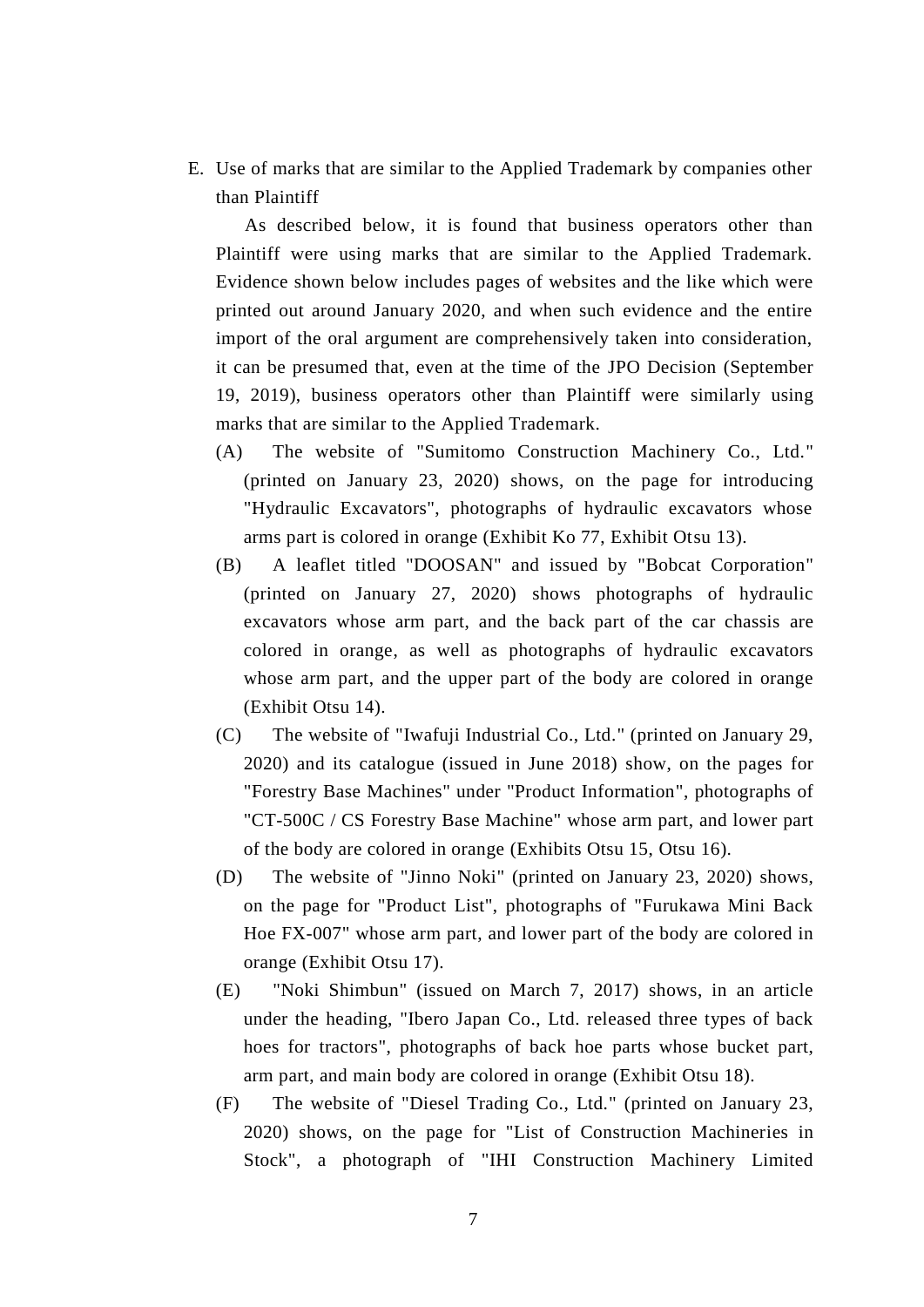Miniature Shovel" whose arm part and body are colored in orange (Exhibit Otsu 20).

(G) The website of "Kubota Corporation" (printed on January 27, 2020) shows, under the heading, "Release of electric tractors and small-sized construction machineries in development - Business opportunities considered in Europe where less and less diesel engines are being used, aimed at commercialization -", photographs of a hydraulic excavator whose arm part, body, and a middle portion of the drive part of the leg part are colored in orange, as photographs of a test model of a "miniature construction machinery (miniature back hoe)" (Exhibit Otsu 21).

 In addition, under "Construction Machineries" of "Product Information", on the page for "Miniature Back Hoe" (printed on January 23, 2020), a photograph of a back hoe called "Forestry Model" whose arm part, and lower part of the body are colored in orange is shown (Exhibit Otsu 22), and the page for "Wheel Loaders" (printed on February 3, 2020) shows a photograph of a wheel loader whose arm part, body, and wheels are colored in orange (Exhibit Otsu 23), and the page for "Carrier" (printed on January 23, 2020) shows a photograph of a carrier whose loading platform part and the like are colored in orange (Exhibit Otsu 24), and the page for "Agricultural Solution Products" (printed on January 23, 2020) shows a photograph of a tractor whose front part of the body, mud guard part, and ceiling part are colored in orange (Exhibit Otsu 33).

- (H) The website of "Winbull Yamaguchi Corporation" (printed on January 23, 2020) shows, in the column for introducing the product of "YX-21X", a photograph of a carrier whose loading platform part is colored in orange (Exhibit Otsu 25), and in the column for introducing the product of "YXS-121HX", a photograph of a snowplow whose arm part and body part are colored in orange (Exhibit Otsu 26).
- (I) The website of "Toyota L& F" (printed on January 23, 2020) shows, on the page for "Product Information", a photograph of a shovel loader whose shovel part, and lower part of the body are colored in orange (Exhibit Otsu 27), and a photograph of a forklift whose fork part, and lower part of the body are colored in orange (Exhibit Otsu 28).
- (J) The website of "Saori Exports Corporation" (printed on January 23,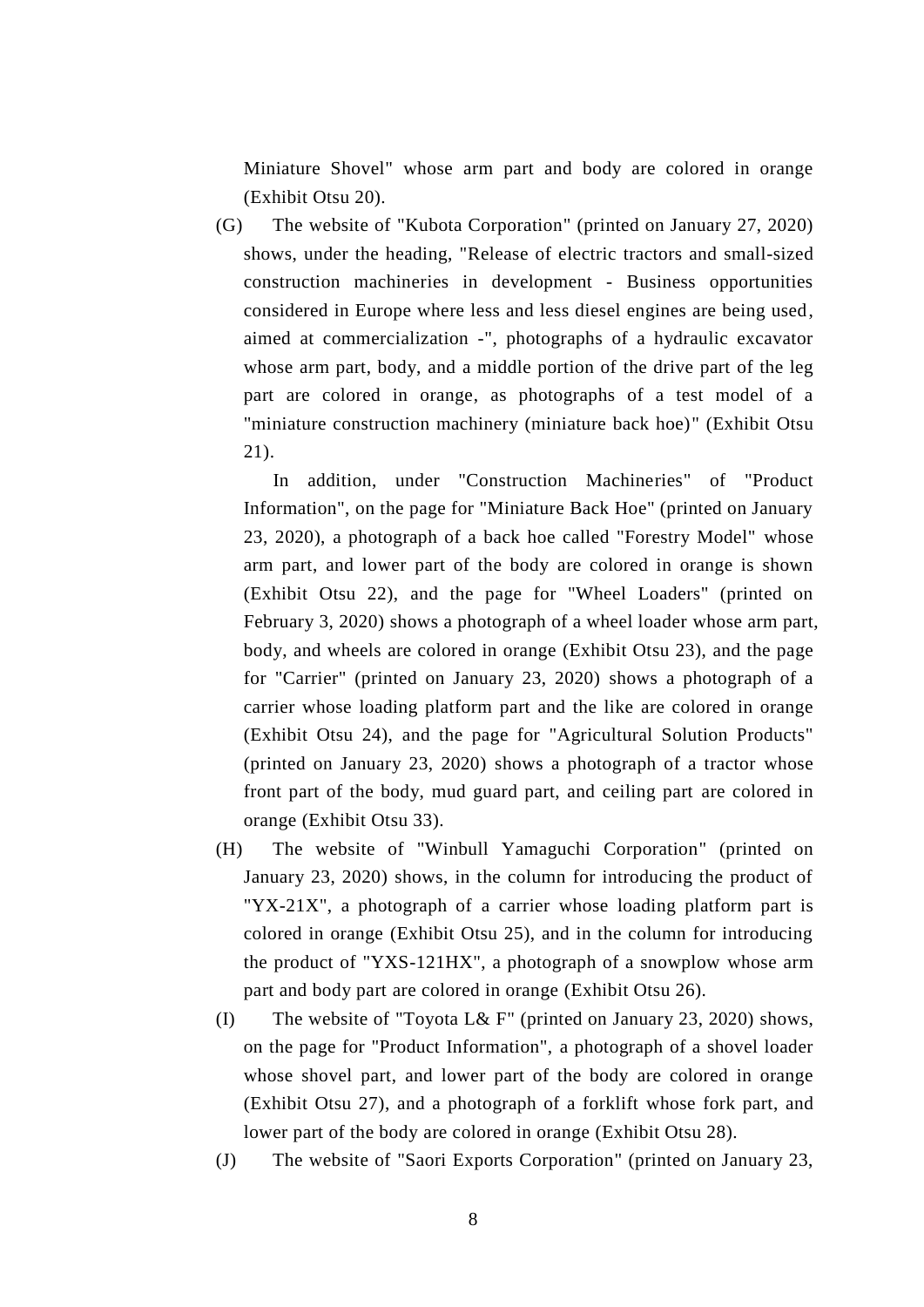2020) shows, in the column for introducing the product of "1995 Kobelco Rough Terrain Crane RK160-2", a photograph of a crane whose arm part and body are colored in orange (Exhibit Otsu 29), and in the column for introducing the product of "2005 Isuzu Juston", a photograph of a vehicle for work at height, whose arm part and body are colored in orange (Exhibit Otsu 32).

- (K) The website of "Aucfree" (printed on January 23, 2020) shows, in the column for introduction of the product of "1995 TADANO 4.9 t Rough Terrain Crane", a photograph of a crane whose upper part of the body is colored in orange (Exhibit Otsu 30).
- (L) The website of "Ahern Japan" (printed on January 23, 2020) shows, on a page for "Product Information about Vehicles for Work at Height", a photograph of a mast-type vehicle for work at height whose ride part, and lower part of the body are colored in orange (Exhibit Otsu 31).
- F. Conditions of transactions involving hydraulic excavators
	- (A) A hydraulic excavator is a type of an excavation machine and is also called by various names such as "Yumbo", "power shovel", "back hoe", "drag shovel", and "shovel car". It is widely used in the construction industry in Japan, and because of its versatility in usage, it is also used in agriculture and forestry (Exhibits Ko 38 to Ko 40, Exhibits Otsu 15 to Otsu 18, Otsu 22).
	- (B) Companies which manufacture and sell hydraulic excavators, such as Plaintiff, Komatsu Ltd., Kobelco Construction Machinery Co., Ltd., Caterpillar Japan LLC, and Sumitomo Construction Machinery Company, Limited, also manufacture and sell bulldozers, cranes, and wheel loaders and the like in addition to hydraulic excavators, and companies which manufacture and sell miniature shovels, such as Kubota Corporation, Yanmar Holdings Co., Ltd., and Takeuchi MFG. Co., Ltd., also manufacture and sell agricultural machineries. As such, the same business operators who manufacture and sell hydraulic excavators also manufacture and sell other construction machineries and agricultural machineries (Exhibits Ko 42, Ko 44-1 to Ko 44-8, Ko 45).

 Even in market analysis, hydraulic excavators are handled, along with bulldozers, cranes, and road rollers and the like, as belonging to the industries pertaining to construction machineries (Exhibit Ko 42).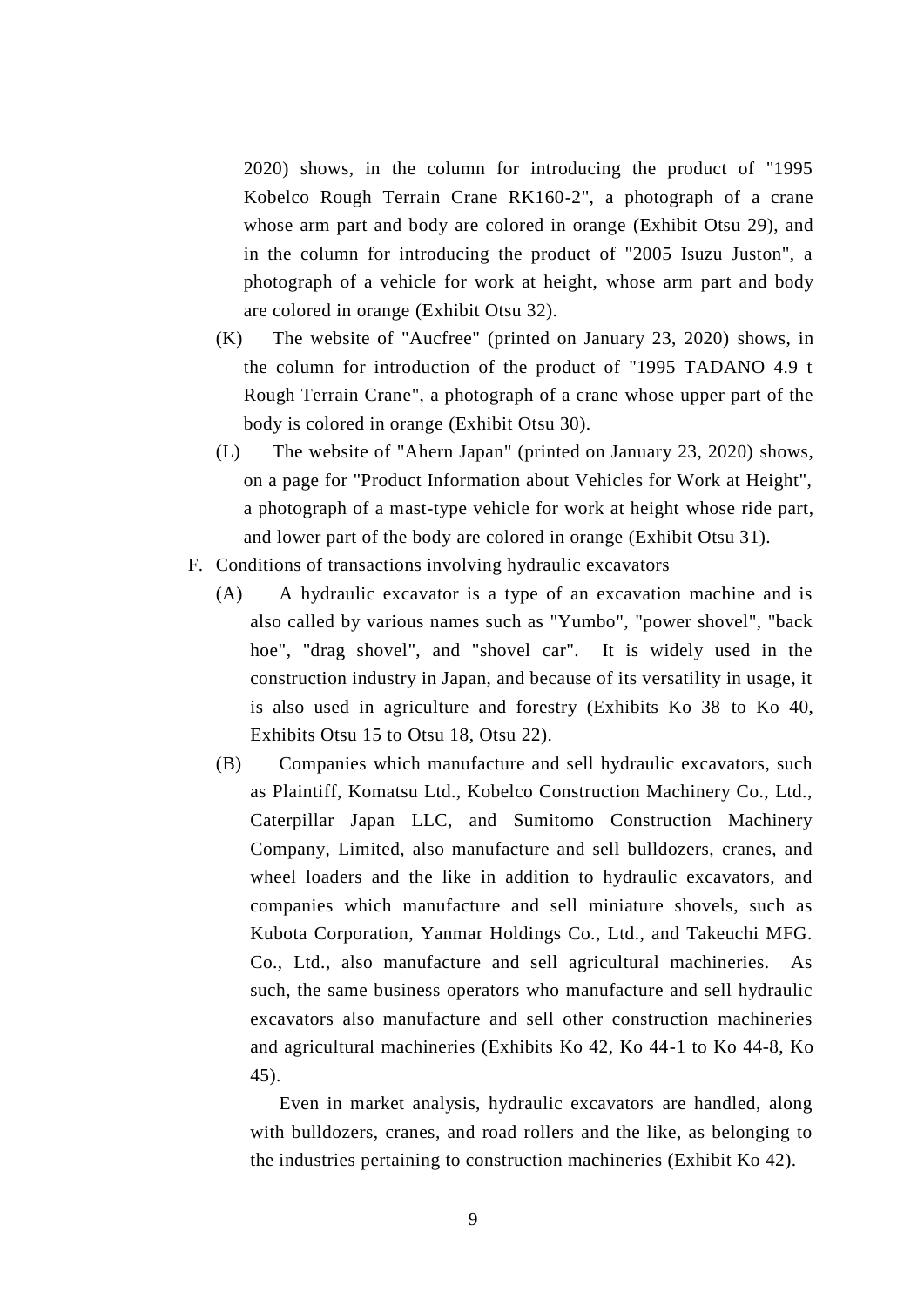- (C) In transactions involving construction machineries and the like, transactions are carried out, based on the review of products in terms of functionality and reliability, by way of order forms and goods receipts which indicate the name of the manufacturer and the product name and the like (Exhibits Ko 21-1 to Ko 21-6).
- (3) Distinctiveness acquired through use
	- A. Sale of hydraulic excavators bearing the color of the Applied Trademark

 As described above in (2) A, B, Plaintiff has sold hydraulic excavators, which use the color of the Applied Trademark at least on part of the body, for approximately 50 years. With regard to hydraulic excavators excluding miniature shovels, the number of cars sold is a total of approximately ●●●, and the share constitutes roughly 20%. As for miniature shovels, the number of cars sold is a total of approximately  $\bullet \bullet \bullet$ , and its share constitutes roughly 10%. It is found that Plaintiff achieves sales of several thousands of cars per year.

 However, the orange color of the Applied Trademark is "reddish yellow" (Exhibit Otsu 1), and is a common color as can be seen from the fact that the color standards set by JIS list "orange color" as a conventional color (Exhibit Otsu 2), and list a hue that is the same as the color of the Applied Trademark on a hue circle, and list a color sample that is closely similar (Exhibit Otsu 3). Next, it is found that an orange color which is similar to the color of the Applied Trademark (Munsell value: 5 YR 6.5 / 14) is also one of the JIS Safety Colors, which are publicly disclosed for the purpose of prevention of accidents that are harmful to persons and cause damage to properties (Exhibits Otsu 10, Otsu 11), and that it is used for helmets (Exhibit Otsu 4), rain suits (Exhibit Otsu 5), guard fences (Exhibit Otsu 6), special vehicles (Exhibit Otsu 7), tower cranes (Exhibit Otsu 8), site wear (Exhibit Otsu 9), and the like, and that it is a color that is commonly used at construction sites.

 In addition, as described above in (2) A, many of the hydraulic excavators sold by Plaintiff bear the letters of "HITACHI" or " $\exists \pm$ ", which are well-known trademarks, written on the arm part or on the car chassis or the like in letters that are outlined in white, or in black letters, along with the color of the Applied Trademark, and catalogues also indicate Plaintiff's company name and the letters of "HITACHI" or " $\exists \vec{\pm}$ ", and more than a few products use the Applied Trademark on part of the body,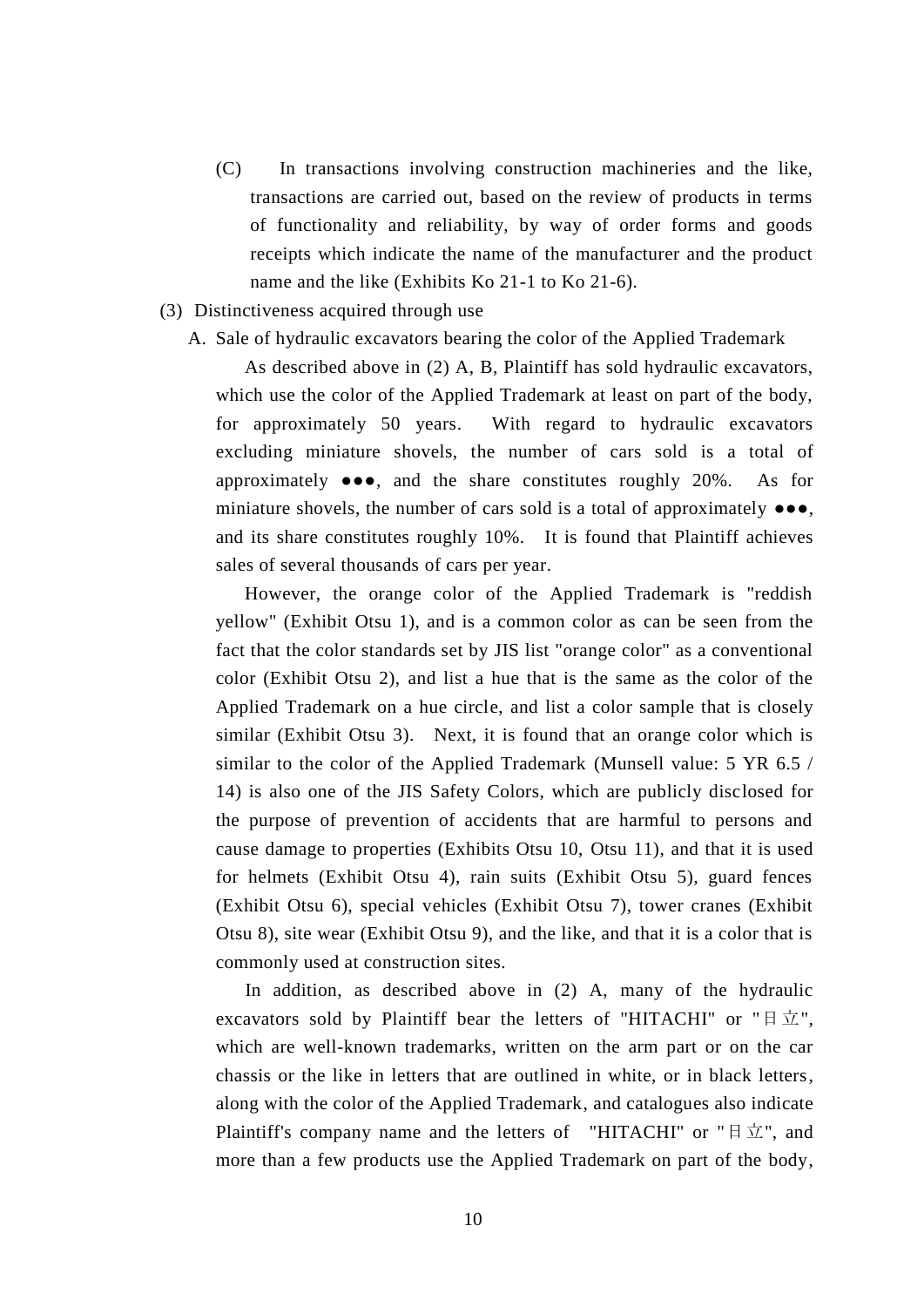not in a single color but in combination with other colors. In light of these circumstances, it should be said that the color of the Applied Trademark represents, when combined with these letters and other colors, hydraulic excavators which are Plaintiff's goods.

 Based on what is described above, it cannot be acknowledged that, as a result of Plaintiff's sale of hydraulic excavators, in which the color of the Applied Trademark is used at least on part of the body, the color of the Applied Trademark came to stand on its own and be well known among customers in Japan as an indicator of source for hydraulic excavators, which are Plaintiff's goods.

B. Advertisement

 As described above in (2) C, it is found that Plaintiff has carried out advertisement, through newspapers, magazines, and various other advertising media, by using images of construction machineries such as hydraulic excavators which use the color of the Applied Trademark at least on part of the body, for more than 20 years, if not longer.

 However, these ads all indicate Plaintiff's company name, and many of them also indicate the letters of "HITACHI" or " $\exists \pm$ ", so that it cannot be said that the color of the Applied Trademark came to stand on its own as an indicator of source for the hydraulic excavators which are Plaintiff's goods.

 In addition, these ads include those in which the motif of a hydraulic excavator is used as part of design, for example by being shown as a musical note on five-line staff notation, or as a shogi [Japanese chess] piece, which is colored in orange, or as a silhouette of a giraffe against an orange background. As such, the content of some of these ads is not related to a hydraulic excavator (Exhibits Ko 59-2, Ko 59-8, Ko 59-9, etc.). While it can be said that these ads give viewers the impression that orange color is Plaintiff's corporate color and cause the color of the Applied Trademark to be recognized to a certain degree, the connection between the color and the goods is weak, and it is difficult to acknowledge immediately that the color of the Applied Trademark came to be well known as an indicator of source for Plaintiff's hydraulic excavators as a result.

 Based on the above, it cannot be said that the ads using the images of hydraulic excavators, which use the color of the Applied Trademark at least on part of the body, caused the color of the Applied Trademark to be well known among customers as an indicator of source for Plaintiff's hydraulic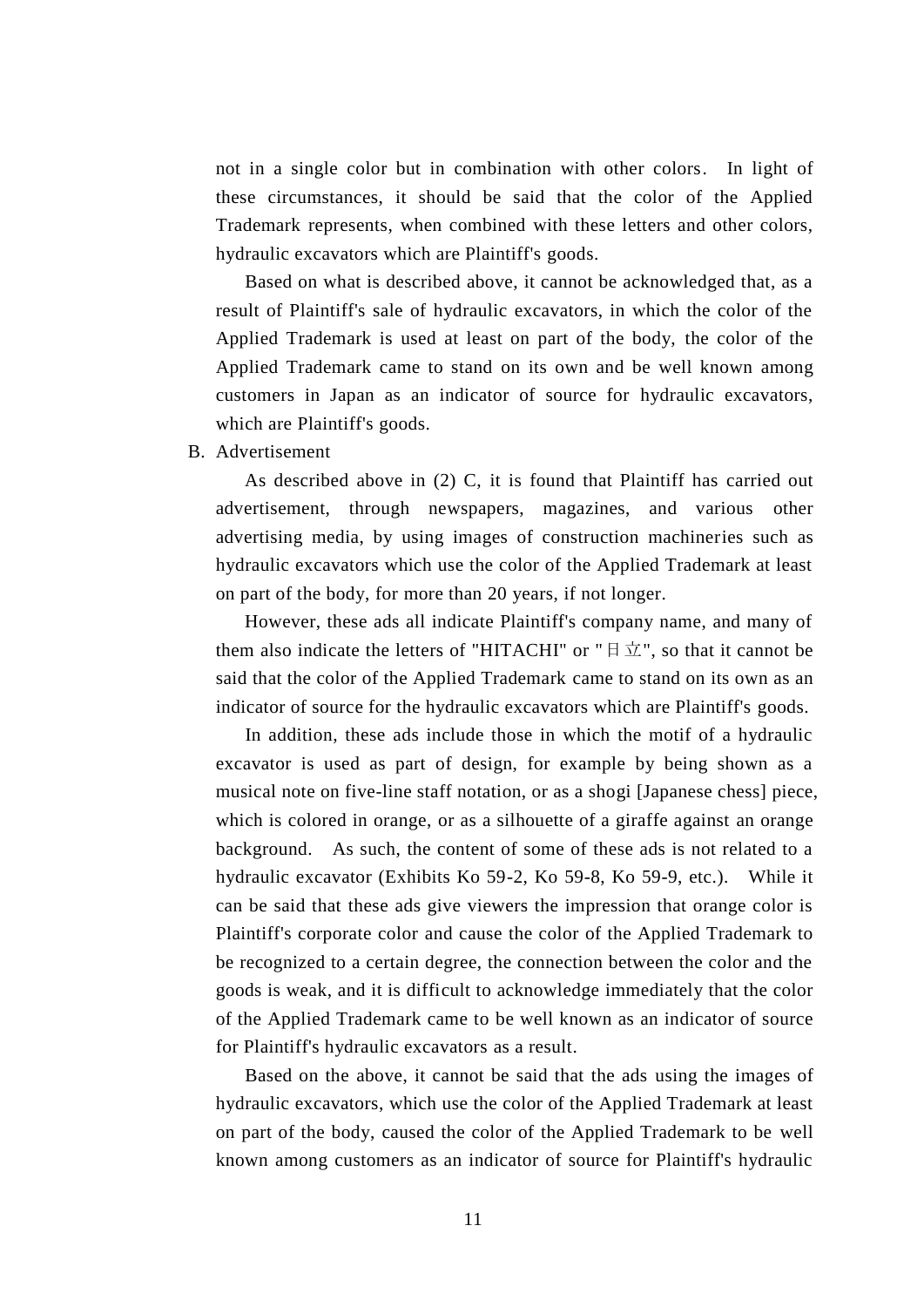excavators.

C. Result of the Questionnaire

 The survey of the Questionnaire is said to be targeted to traders and customers of hydraulic excavators throughout Japan, but it excludes the customers of wheel loaders, dump trucks, road construction machineries, and environmental machineries, and the like, as well as persons who belong to industries other than civil engineering and construction industries, such as agriculture and dairy, and furthermore, narrows down to the persons who own at least ten cars of hydraulic excavators, so that the target is limited to part of the customers of hydraulic excavators. Furthermore, the number of the target persons amounts to 502 cases from among the customers of approximately ●●● cases, and the number of valid responses totals 193 cases, which constitute 38.6% of the aforementioned 502 cases. Next, the high recognition rate of 95.9% is the number obtained in relation to the number of valid responses of 193 cases, so that when the recognition rate is considered in relation to the number of target persons of 502 cases, the rate remains at 36.8%.

 The method of asking questions in the Questionnaire consists of asking the question, "Who is the manufacturer of this hydraulic excavator?", after showing a color image of the Applied Trademark. Such question is premised on the idea that the Applied Trademark will be recognized as an indicator of source, so that it is impossible to distinguish, based on the response given, whether the response shows that the Applied Trademark is recognized as an indicator of source pointing to Plaintiff alone, or whether the response shows that the Applied Trademark is simply recognized as the body color of Plaintiff's hydraulic excavators.

 Based on the above, it cannot be acknowledged immediately, based on the result of the Questionnaire alone, that the color of the Applied Trademark is recognized as an indicator of source, and that it is widely recognized that Plaintiff is the only source of the hydraulic excavators bearing the Applied Trademark.

D. Use of colors that are similar to the Applied Trademark by persons other than Plaintiff

 As described above in (2) E, by the time of the JPO Decision (September 19, 2019), it is found that companies such as Sumitomo Construction Machinery Company, Limited and Doosan Corporation were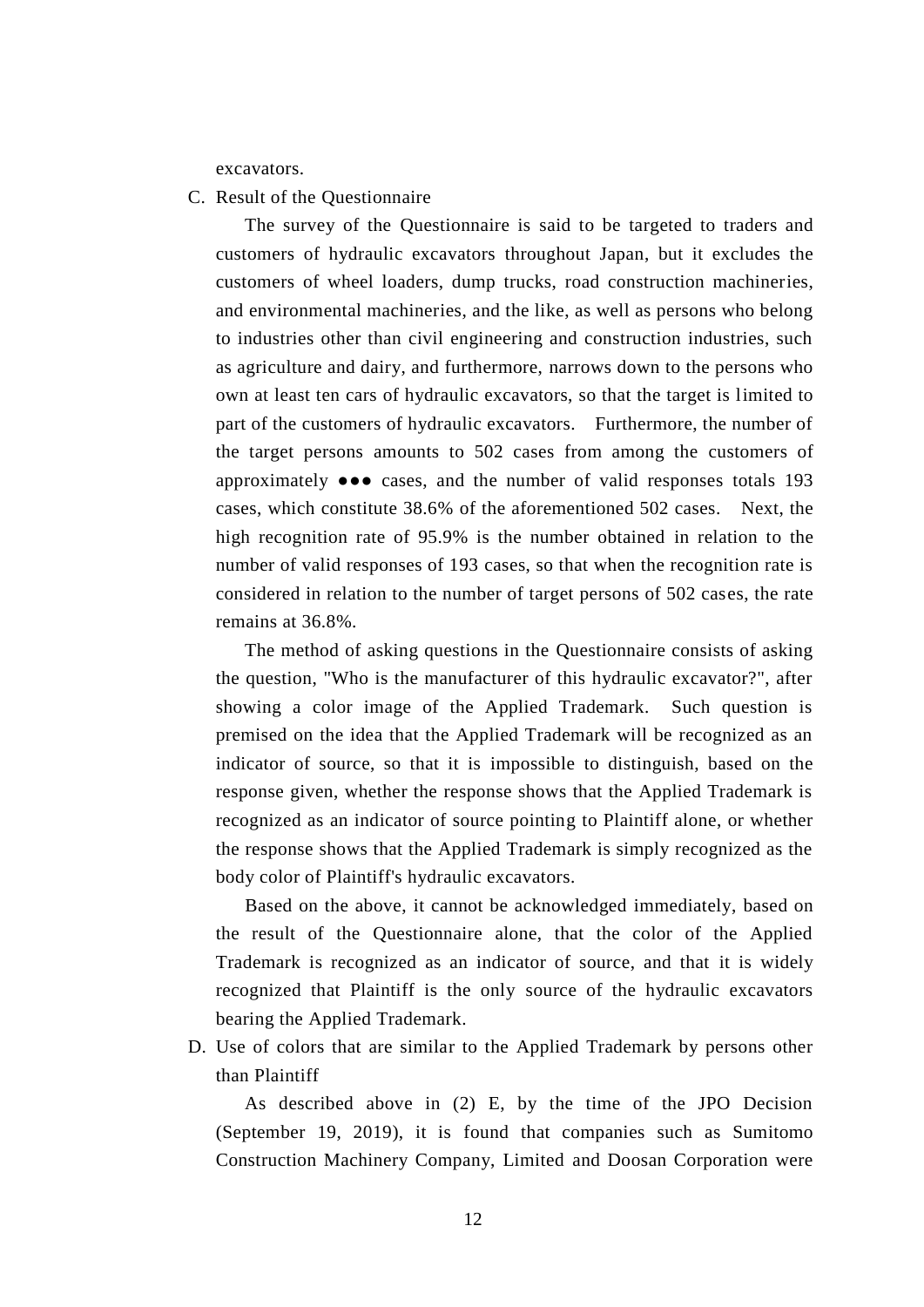selling hydraulic excavators whose body color is orange, and that companies such as Kubota Corporation and Iwafuji Industrial Co., Ltd. were selling agricultural machineries and forestry machines whose body color is orange, and that companies such as Kubota Corporation was selling construction machineries, including wheel loaders, shovel loaders, carriers, fork lifts, cranes, and vehicles for use at height, whose body color is orange. As such, orange color was widely adopted by multiple business operators for use as the body color of hydraulic excavators and various other construction machineries, including agricultural machineries.

 In that case, even if Plaintiff has been selling hydraulic excavators, which use the color of the Applied Trademark at least on part of the body, for a long time in a considerable quantity, given the fact that there were a considerable number of business operators, other than Plaintiff, who adopted the orange color for use as the body color of construction machineries and whose customers are the same as those of hydraulic excavators, in the fields of agricultural machineries and forestry machines where hydraulic excavators are used, it cannot be acknowledged that Plaintiff was using the color of the Applied Trademark for hydraulic excavators exclusively by excluding others from using the same.

E. Conditions of transactions involving hydraulic excavators

 As described above in (2) F, a hydraulic excavator is a type of construction machinery, and is used in agriculture and forestry in addition to the construction industry, and the same business operators who manufacture and sell hydraulic excavators also manufacture and sell other construction machineries and agricultural machineries. Furthermore, considering that construction machineries, including hydraulic excavators, are selected by customers who weigh heavily the functionality and reliability of the product and who confirm the manufacturer, and considering that these products are not inexpensive, it cannot be said that the body color of the product plays a significant role when a customer identifies and purchases the same.

F. As described above, although it can be said that Plaintiff has sold a considerable number of hydraulic excavators, in which the color of the Applied Trademark is used at least on part of the body, for a long time, and has continuously advertised them so that the color of the Applied Trademark has acquired a certain degree of recognition, it cannot be said,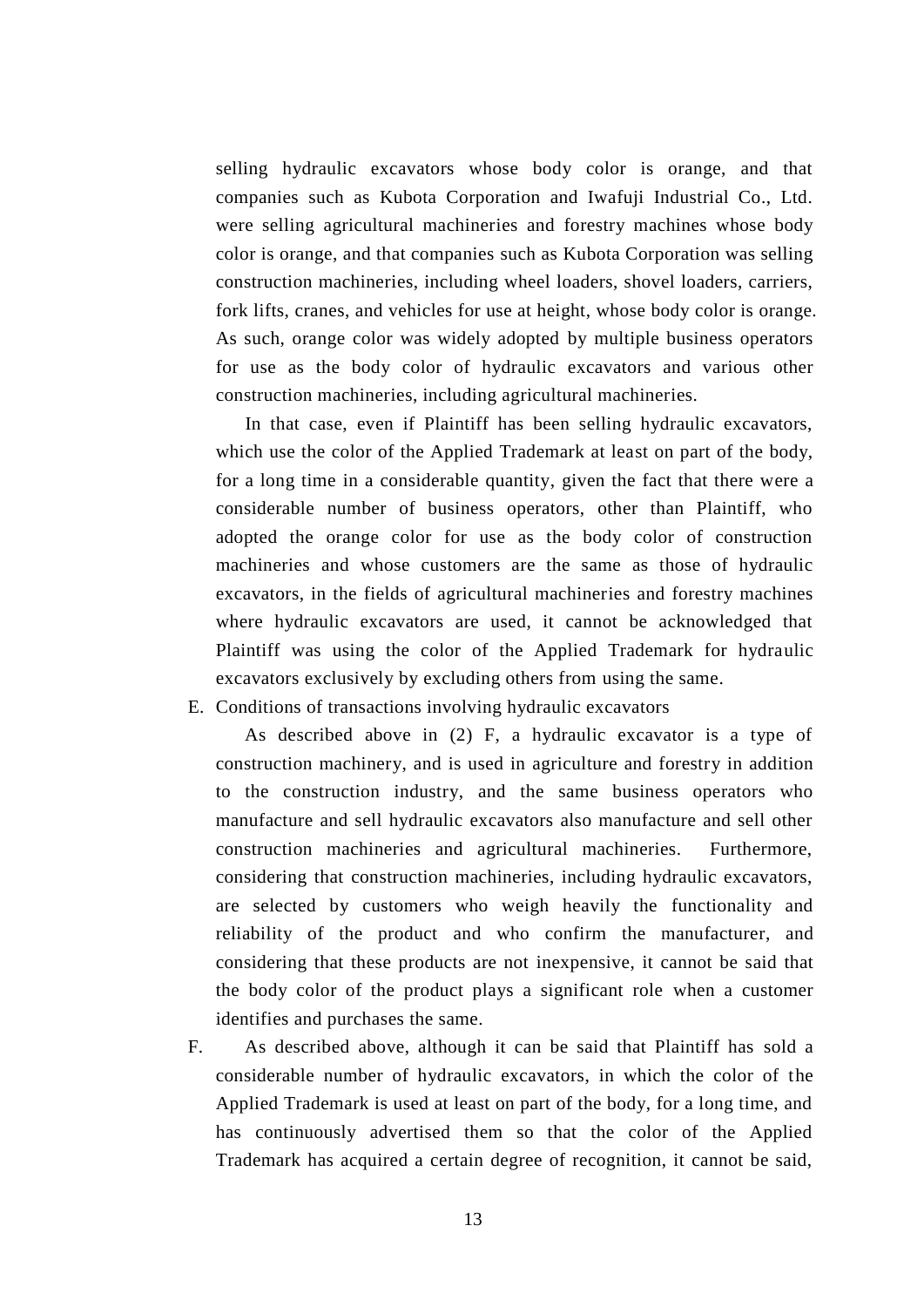given the manner of use and the manner of advertisement, that the color of the Applied Trademark is well known among customers as an independent indicator of source. Next, there are the following factors; namely, that the Applied Trademark consists of a single color without an outline, and is a color that is commonly adopted for use at construction sites and the like, and that, in the fields of hydraulic excavators, and of construction machineries whose customers are the same as those of hydraulic excavators, and of agricultural machineries and forestry machines where hydraulic excavators are used, there are a considerable number of business operators, other than Plaintiff, who use colors that are similar to the Applied Trademark, and that, in transactions involving hydraulic excavators and other construction machineries, the functionality and reliability of a product is considered, so that when a customer selects a product and purchases the same, it cannot be said that the body color plays a significant role, and that there is the need, in terms of public interest, to avoid any unwarranted restriction of the free use of colors. By comprehensively taking these factors into consideration, it cannot be said that the Applied Trademark has acquired distinctiveness as a result of its use, and that registration should be granted pursuant to Article 3, paragraph (2) of the Trademark Act.

#### (4)Plaintiff's assertions

- A. Conditions of transaction
	- (A) Plaintiff asserts that there are a wide variety of products in the field of construction machinery, and that a customer makes a selection based on each machine's functions, usage, and required license and the like, so that each machine is clearly distinguished from the rest, and that the customers of hydraulic excavators are not those of construction machinery in general, including other machines, so that even if orange color is used by many business operators for machines other than hydraulic excavators, it does not affect the distinctiveness pertaining to the Applied Trademark.

 However, as described above in (2) F, hydraulic excavators are construction machineries whose usage is versatile, so that customers include those involved in construction works in various fields, and these machineries

14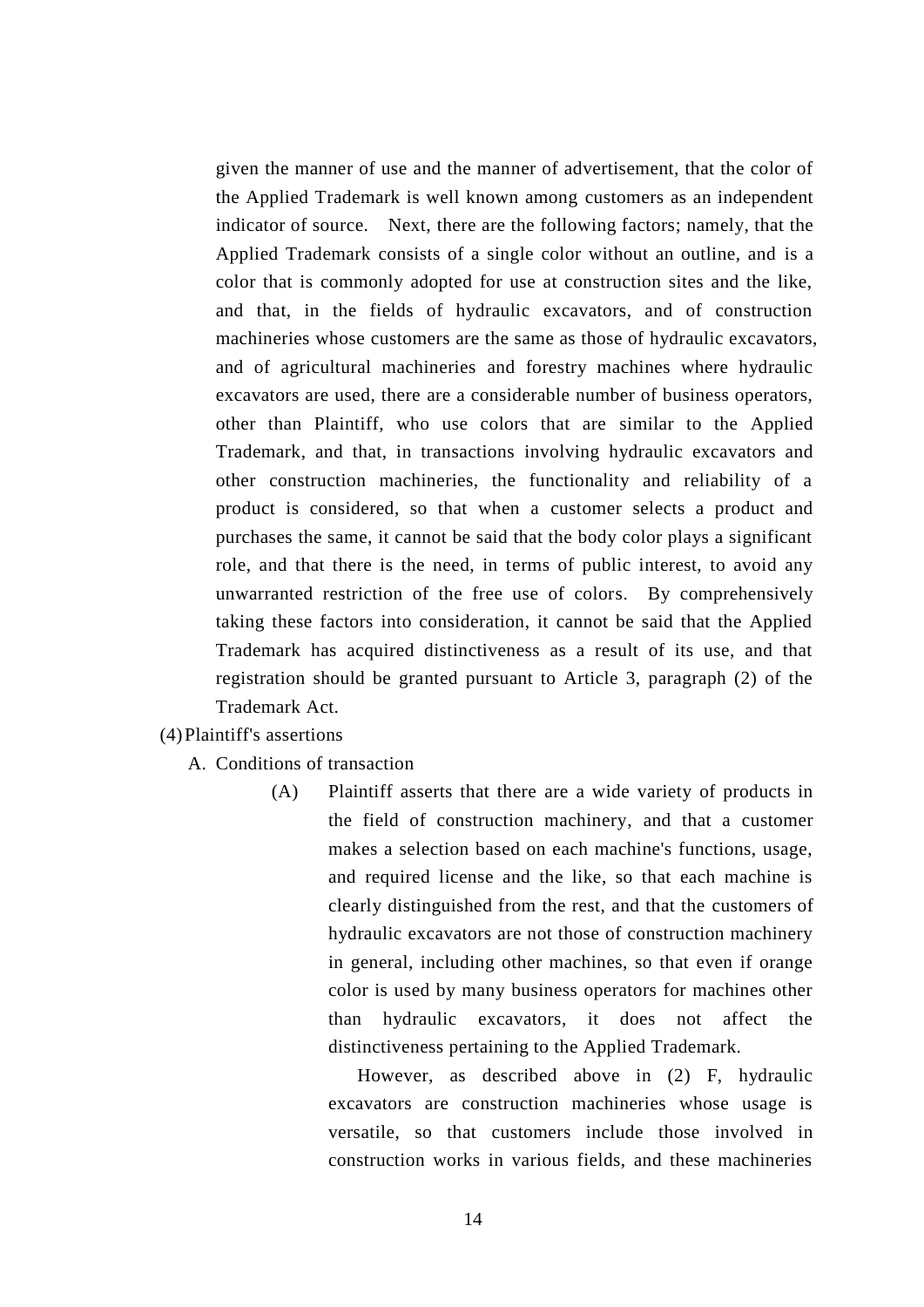are widely used for agriculture and forestry as well. As such, it should be said that customers include those who engage in agriculture and forestry as well.

 Next, as described above in (2) F, companies that manufacture and sell hydraulic excavators, including Plaintiff, manufacture and sell, in addition to hydraulic excavators, construction machineries such as bulldozers, cranes, and road rollers, and companies that manufacture and sell miniature shovels also manufacture and sell agricultural machineries, so that same business operators who manufacture and sell hydraulic excavators also manufacture and sell other construction machineries and agricultural machineries. Accordingly, it must be said that, in the event that identical or similar marks are used for these products, it is likely that the products would be mistaken as having been manufactured or sold by the same business operator.

 Furthermore, since it is believed that construction machineries, including hydraulic excavators, are usually purchased by business operators, such as companies engaged in construction works, for professional use, it cannot be said that the market for transaction of these products is divided by the types of construction machineries according to the classes of licenses required for operation, and as described above in (2) F, even in market analysis, hydraulic excavators are considered to belong to the industry of construction machinery.

 In that case, since it should be said that hydraulic excavators share the same market and industry with hydraulic excavators which are used as agricultural machineries and forestry machines, and with construction machineries which are not hydraulic excavators, it should be said that the fact that orange color is adopted for use as the body color of these machines affects the determination of whether or not the use of the Applied Trademark has distinctiveness.

(B) Plaintiff asserts that the color that is used for the hydraulic excavator that is shown on the website of Sumitomo Construction Machinery Company, Limited (Exhibit Otsu 13), and for the forestry base machine that is shown on the website and pamphlet of Iwafuji Industrial Co.,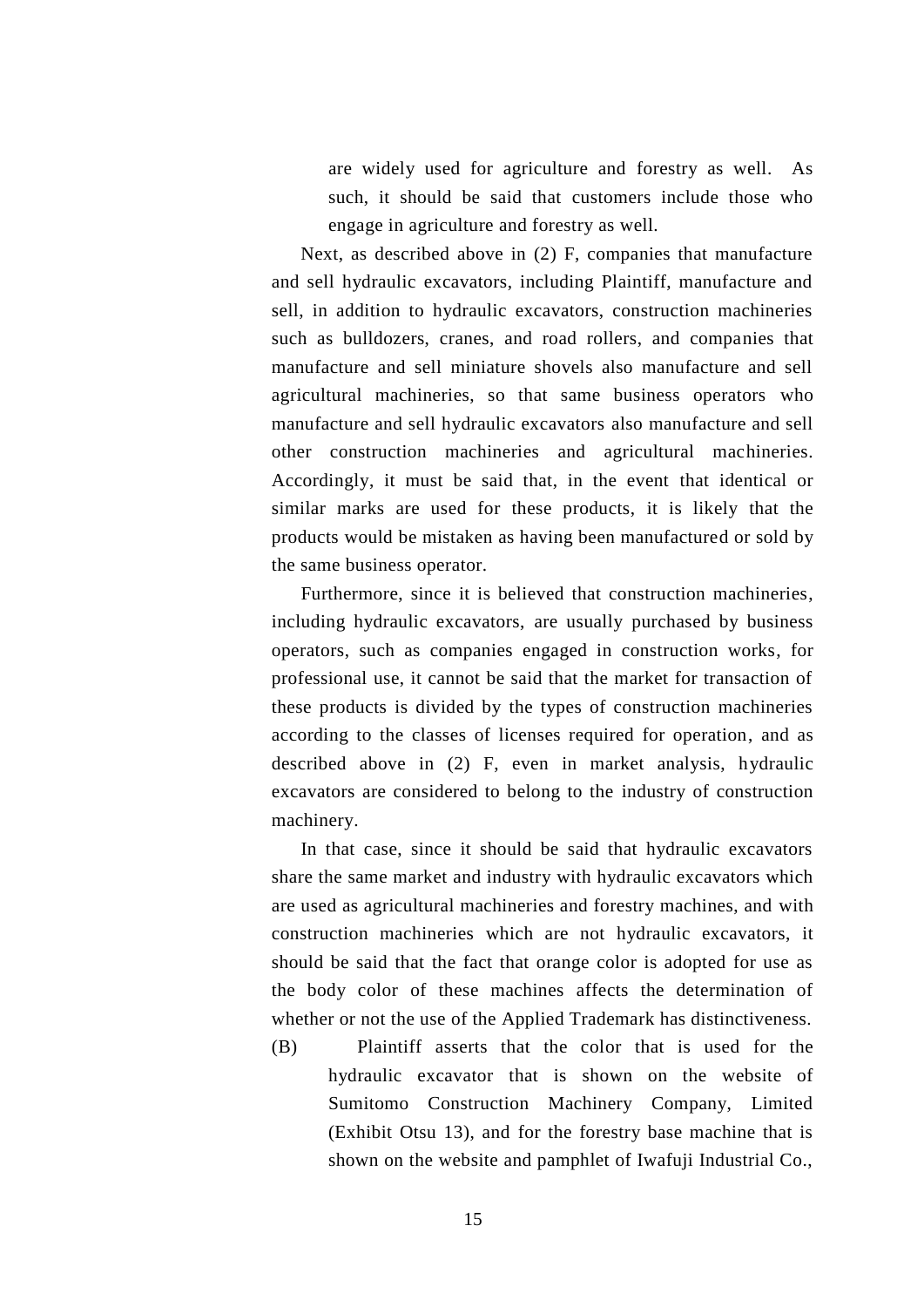Ltd. (Exhibits Otsu 15, Otsu 16) is red instead of orange.

 However, while the body color of the hydraulic excavator of Sumitomo Construction Machinery Company, Limited and the forestry base machine of Iwafuji Industrial Co., Ltd. is more reddish in tone than the color of the Applied Trademark, there are limits to the colors which can be distinguished by the human eye. Considering that, with regard to the orange color that is more reddish in tone than the color of the Applied Trademark, it is difficult to distinguish the same when encountered at a time and place different from those of the Applied Trademark (Exhibit Otsu 43), it should be said that the body color of these products affects the distinctiveness of the Applied Trademark resulting from its use. Incidentally, the evidence submitted by Plaintiff as the basis for acquisition of distinctiveness through use includes some whose orange color is more reddish in tone than the color of the Applied Trademark (Exhibits Ko 1-28, Ko 1-29, Ko 1-37, etc.)

 In addition, although Plaintiff asserts that the miniature back hoe of Furukawa according to Exhibit Otsu 17 and the miniature shovel of IHI Construction Machinery Limited according to Exhibit Otsu 20 are both secondhand and thus the color at the time of sale is unclear, as long as these products are circulated in the market as secondhand goods, they are among the choices available to customers, so that the body color that is currently on the product should also be taken into consideration as the conditions of transaction in the market for construction machineries.

 Furthermore, although Plaintiff also asserts that only a small number of hydraulic excavators, which are agricultural machineries or forestry machines, are in circulation in Japan, the fiscal 2017 Construction Machinery Trend Survey shows that approximately 5% of the business operators involved in agriculture and forestry have purchased hydraulic excavators (Exhibit Ko 83-1), and it cannot be said that this is a figure that can be ignored.

B. Fitness for exclusive use

Plaintiff asserts that, in the field of hydraulic excavators, five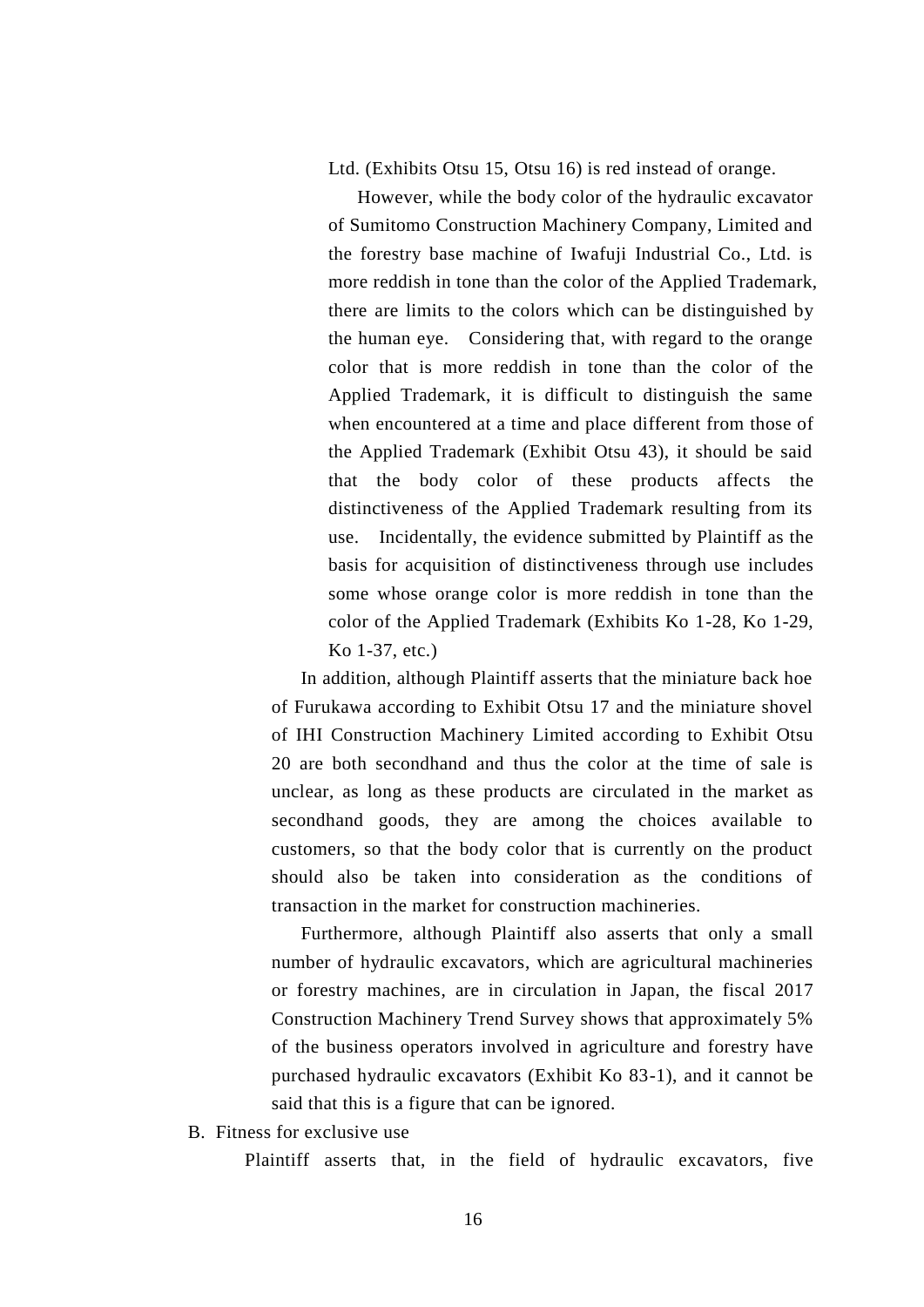companies have continued to make up an oligopoly by constituting the share of 90% of hydraulic excavators in Japan, and that only Plaintiff from among the five companies uses orange color for its hydraulic excavators, so that there is no longer the need, in terms of public interest, to leave room for other business operators and the like to use the color of the Applied Trademark.

However, as described above in (2) F, business operators that manufacture and sell hydraulic excavators include, other than the five companies of Plaintiff, Komatsu Ltd., Kobelco Construction Machinery Co., Ltd., Caterpillar Japan LLC, and Sumitomo Construction Machinery Company, Limited, companies that manufacture and sell miniature shovels such as Kubota Corporation, Yanmar Holdings Co., Ltd., and Takeuchi MFG. Co., Ltd., and it is acknowledged that there are also foreign companies (Exhibit Ko 42).

In addition, as described above in (3) D, in the fields of construction machineries and agricultural machineries, orange color is widely adopted for use as the body color of hydraulic excavators and other products of other companies, so that it cannot be said that the idea that the use of the Applied Trademark may be permitted only to Plaintiff has not developed into a common perception.

## C. Letters of "HITACHI" or "日立"

 Plaintiff asserts that the color of the Applied Trademark has acquired very strong distinctiveness, so that even if the hydraulic excavators which use the color of the Applied Trademark bear the letters of "HITACHI" or "  $\exists \pm$ ", it does not affect the distinctiveness acquired by the Applied Trademark.

However, the trademarks of "HITACHI" and " $\exists \vec{x}$ " are well-known trademarks, so that it should be said that it is natural for customers coming in contact with Plaintiff's hydraulic excavators to pay attention to these letter parts. Furthermore, as described above in A, orange color is widely adopted for use in the fields of construction machineries as well as of agricultural machineries and forestry machines, and as described above in (2) F, it is considered normal in transactions of construction machineries and the like to purchase a product by considering the functionality and reliability of the product, followed by careful confirmation of the manufacturer of the product. In light of these circumstances, it cannot be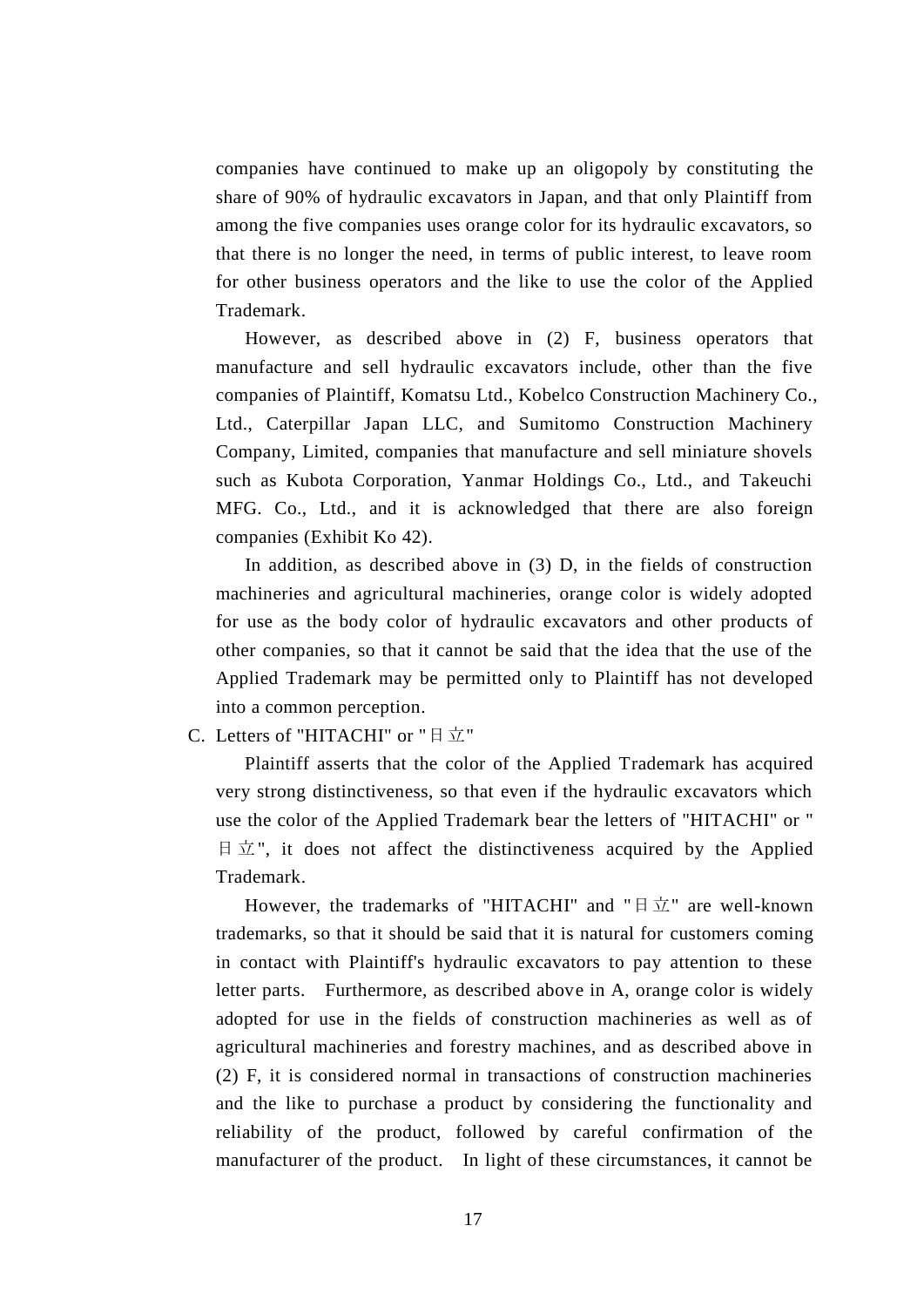said that customers would identify the source of a product by focusing only on the orange color of the body color without taking into consideration the letters of "HTIACHI" or "日立".

- D. Based on what is described above, the assertions made by Plaintiff cannot be accepted.
- (5)Summary

 As described above, it cannot be acknowledged that the Applied Trademark fulfills the requirement stipulated in Article 3, paragraph (2) of the Trademark Act, so that the reason for rescission is deemed groundless.

2. Conclusion

 Therefore, Plaintiff's claim shall be dismissed because it is groundless, and the judgment shall be rendered in the form of the main text.

Intellectual Property High Court, First Division Presiding judge: TAKABE Makiko Judge: KOBAYASHI Yasuhiko

Judge, SEKINE Sumiko, is unable to place her name and seal due to a hinderance.

Presiding Judge TAKABE Makiko